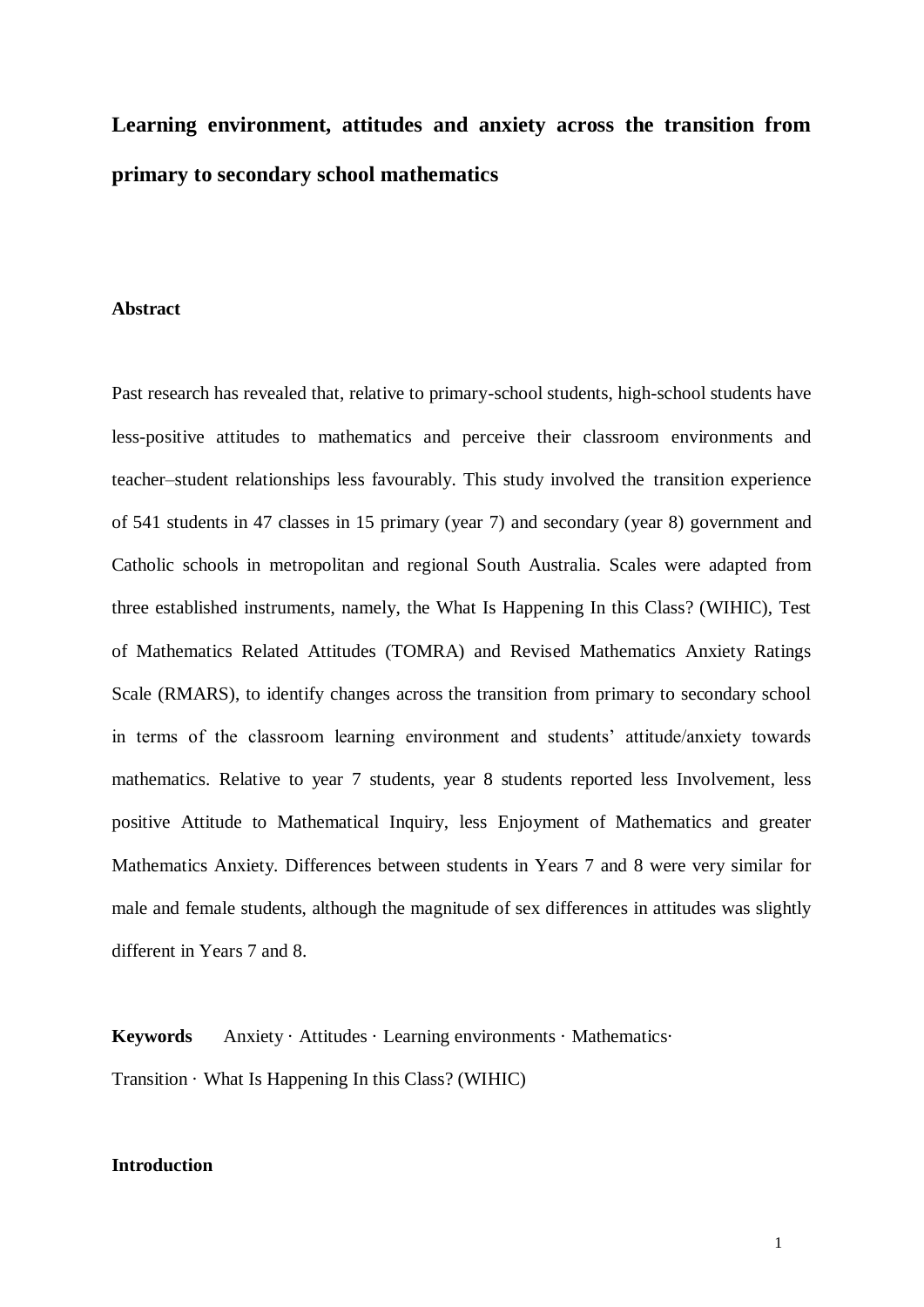The transition between primary and secondary schooling, particularly from year 7 to year 8, was the focus of this study involving 541 students from year 7 (primary) and year 8 (secondary) schools from metropolitan and regional South Australia. Our goal was to identify changes across transition in classroom learning environments and students' attitude/anxiety towards mathematics by utilising shortened forms of the What Is Happening In this Class? (WIHIC) to assess the learning environment, an attitude questionnaire modified from the Test of Mathematics Related Attitudes (TOMRA), and a Mathematics Anxiety Measure (MAM) based on the Mathematics Anxiety Inventory (MAI) and the Abbreviated Math Anxiety Scale (AMAS).

## **Perspectives or theoretical framework**

#### Transition

The transition from primary to secondary schooling has been of interest to researchers for several decades, but it has picked up momentum from the 1990s to the present time. Past research has revealed that student–teacher relationships in mathematics classes deteriorated after the transition from the primary to secondary sector (Feldlaufer, Midgley and Eccles 1988; Ferguson and Fraser 1999; Midgley, Feldlaufer and Eccles 1989). Noyes (2006, p. 44) pointed out that, regarding previous studies, there have been "too few that examine the impact of the transfer process upon learners of mathematics". Perso (2005, p. 28) views this transition as involving "environmental changes from a closeted 'childish/feminine' environment to an independent 'adult/masculine' environment". Hayes and Chodkiewicz (2006) reported an increase in girls' depression and hostility over this transition, whereas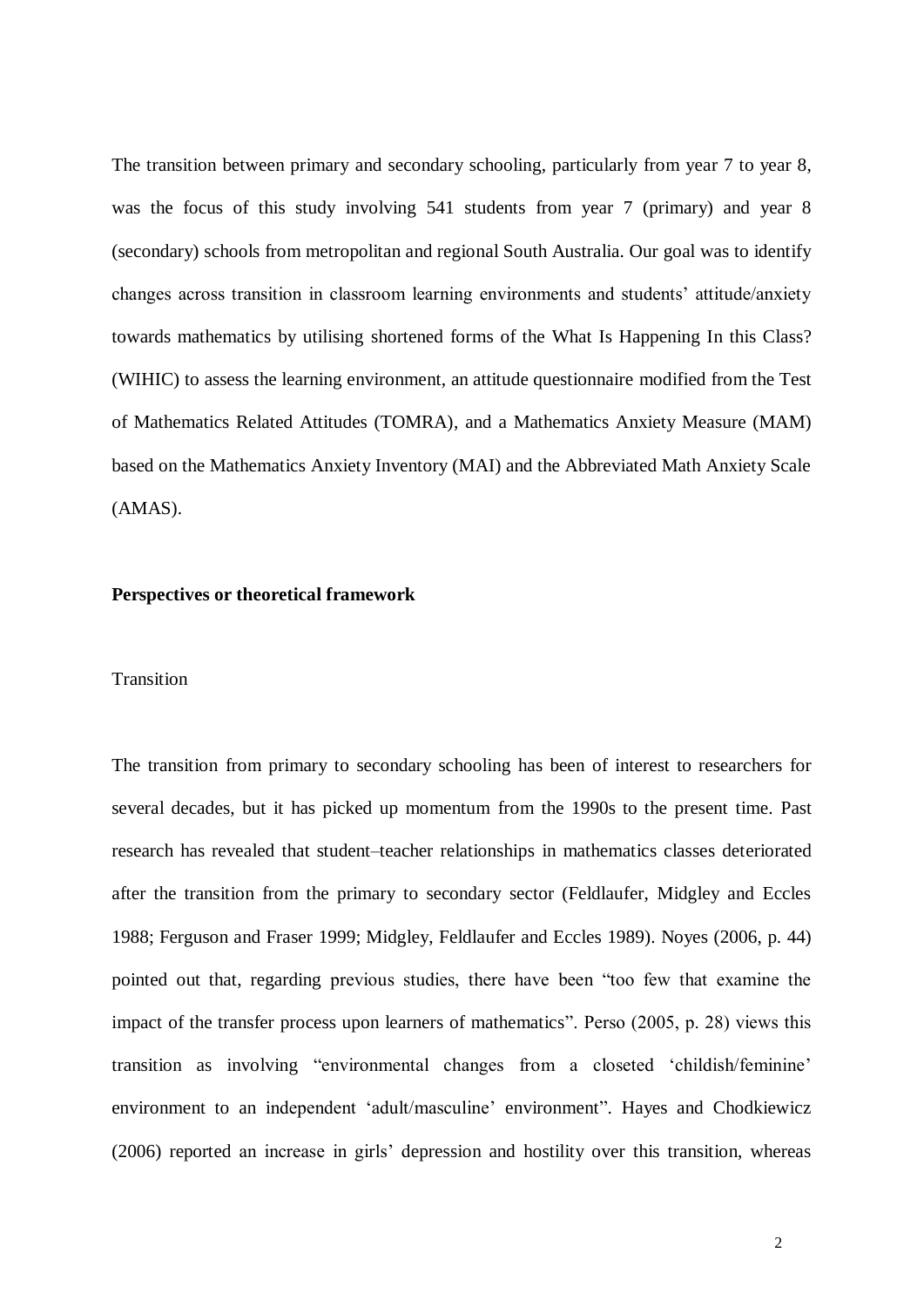Maher (2010) believes that the unknown workload expected by secondary-school teachers is a cause of student anxiety.

Several studies revealed that this transition period is associated with a decline in students' achievement in mathematics (Anderman and Midgley 1997; Rice 1997, 2001). Bru et al. (2010) cite several studies undertaken in Norway that show that elementary-school children have more positive perceptions of their learning environments than their secondaryschool counterparts. Other studies reporting negative changes in learning environments across transition include Eccles et al. (1993), Anderman and Midgley (1997) and Feldlaufer et al. (1988).

In relation to mathematics, Midgley, Feldlaufer and Eccles (1989) reported that changes in classroom environment during this transition were attributable to students' expectations and values in mathematics. Several other researchers (Ashton 2008; Galton and Morrison 2000; Zeedyk et al. 2003) attribute the anxiety experienced by students during this transition to fear of bullying, getting lost, not making friends, not coping with work, new routines, etc.

Two prior Australian longitudinal studies focused on the primary–secondary transition. In Tasmania, Ferguson and Fraser (1999) tracked 1040 primary science students in 47 feeder schools to 16 linked secondary schools. Generally there was a deterioration across transition in student–teacher relationships, but these changes varied somewhat with student gender and the size of the primary school from which students were exiting. In South Australia, when Hine (2001) tracked 311 students who exited grade 7 and transitioned to grade 8, secondary classroom environments generally were perceived less favourably for the two school subjects of mathematics and English. Hine attributed this trend to rapid lesson turnover, multiple specialist teachers and larger school sizes, which were associated with a perceived increase in alientation.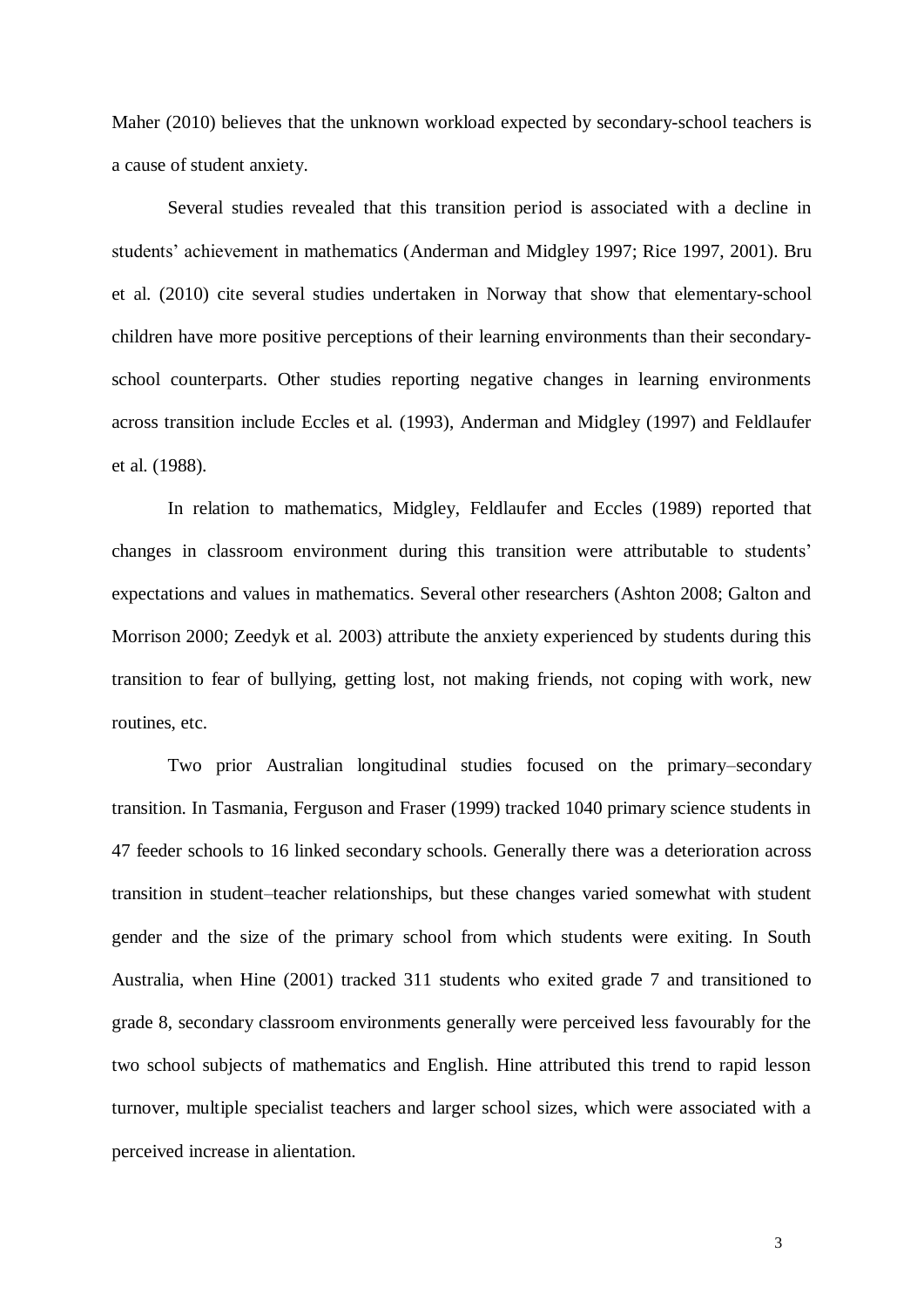Zeedyk et al. (2003, p. 68) make the following statement in relation to this primary to secondary transition: "This period is regarded as one of the most difficult in pupils' educational careers, and success in navigating it can affect not only children's academic performance, but their general sense of well-being and mental health." The literature reviewed above justifies the significance of our study of the changes in learning environment and students' attitudes and anxiety associated with the transition from primary to secondary school mathematics.

#### Learning environments

Research into classroom learning environments blossomed in the West over 40 years ago, particularly in the USA during the 1960s, but its genesis was in the 1930s in the ideas formulated in business settings by pioneers such as Lewin and Murray. Lewin's (1936) field theory postulated that  $B = f(P, E)$ , or behaviour  $(B)$  is a function of the person  $(P)$  and environment (*E*). He was also responsible for coining the terms *alpha* press (the environment as observed by an external observer) and *beta* press (the environment as perceived by milieu inhabitants).

Murray (1938) took this behaviour–person–environment relationship further by introducing the idea of environmental press and proposing a needs–press model in which situational variables in the environment account variance in behaviour. This needs–press model essentially highlights the critical importance of the individual and the individual's interaction with the environment. "An individual's behaviour is affected internally by characteristics of personality and externally by the environment itself" (Wolf and Fraser 2008, p. 322).

During the 1950s, Stern and colleagues realised that there are differences between an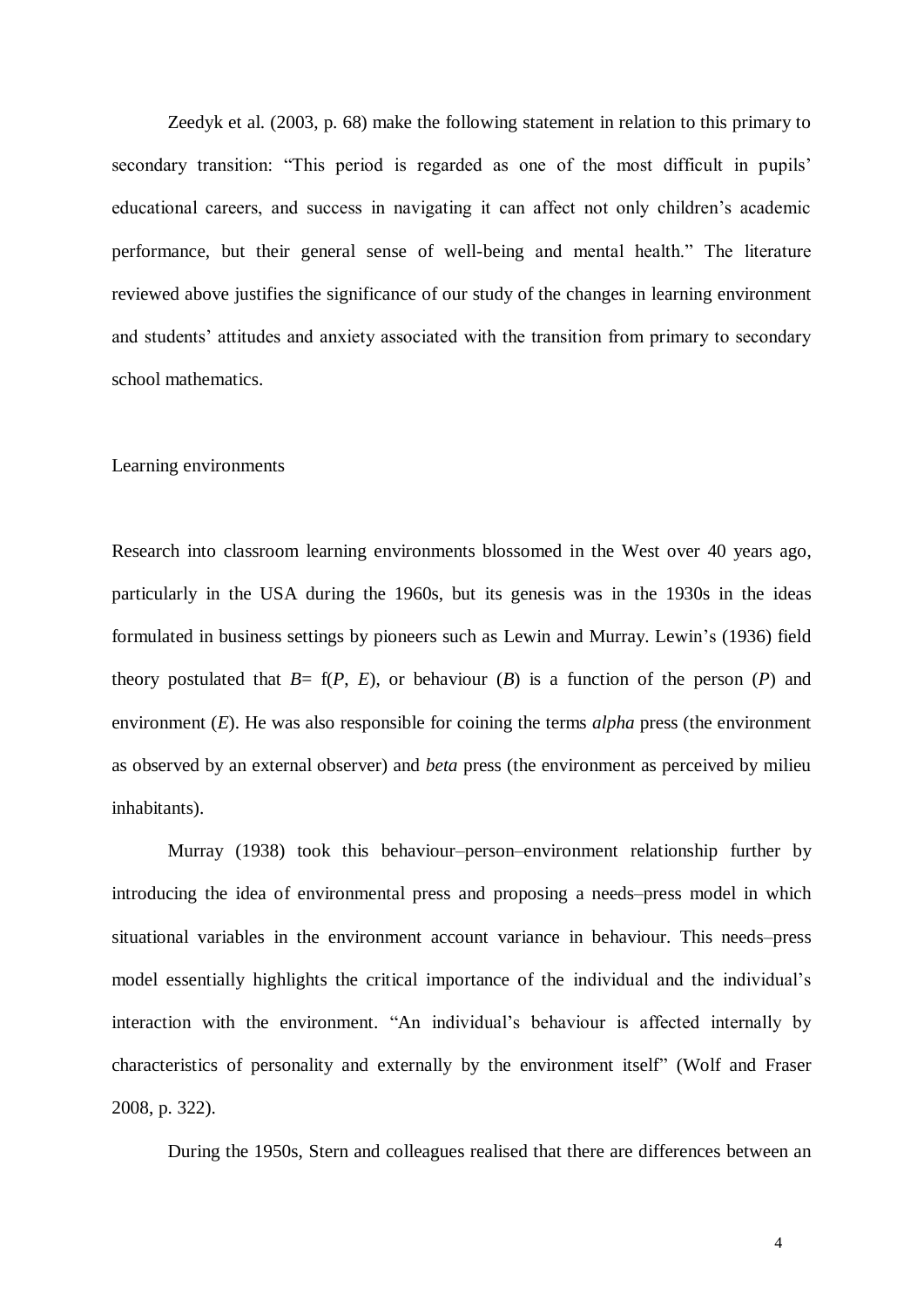individual's perceptions, a group's perceptions and the perceptions of an external observer of the same environment (Stern, Stein and Bloom 1956). Stern and colleagues also differentiated *private* beta press (the individual's view of an environment) from consensual beta press (the shared view of a group as a whole).

Walberg and Anderson's (1968) work with Harvard Project Physics, especially development of the Learning Environment Inventory (LEI), was pioneering and still influences instrument development today (Dorman 2008). In the 1970s, Moos (1974) developed a classification of aspects of human environments into three dimensions, namely, relationship, personal development, and system maintenance and change. According to Dorman (2003), this was an important and sustaining development in the field of learning environments that influenced the development of various learning environment questionnaires starting with the Classroom Environment Scale (CES) (Moos & Trickett 1974).

Learning environments research then spread to the Netherlands where Wubbels and collaborators developed the Questionnaire on Teacher Interaction (QTI, Goh and Fraser 2000; Wubbels and Brekelmans 2012; Wubbels & Levy 1991). During this period, in Australia, Fraser and colleagues created numerous hybrid varieties of evaluation instruments, such as the Individualised Classroom Environment Questionnaire (ICEQ, Fraser 1982), Science Laboratory Environment Inventory (SLEI, Fraser, Giddings and McRobbie 1995), Constructivist Learning Environment Survey (CLES, Taylor, Fraser and Fisher, 1997), What Is Happening In this Class? (WIHIC, Aldridge, Fraser and Huang 1999) and Technology-Rich Outcomes-Focused Learning Environment Inventory (TROFLEI, Aldridge and Fraser 2008).

According to Dorman (2003, 2008), the most-frequently used classroom environment questionnaire currently worldwide is the What Is Happening In this Class? (WIHIC, Aldridge

5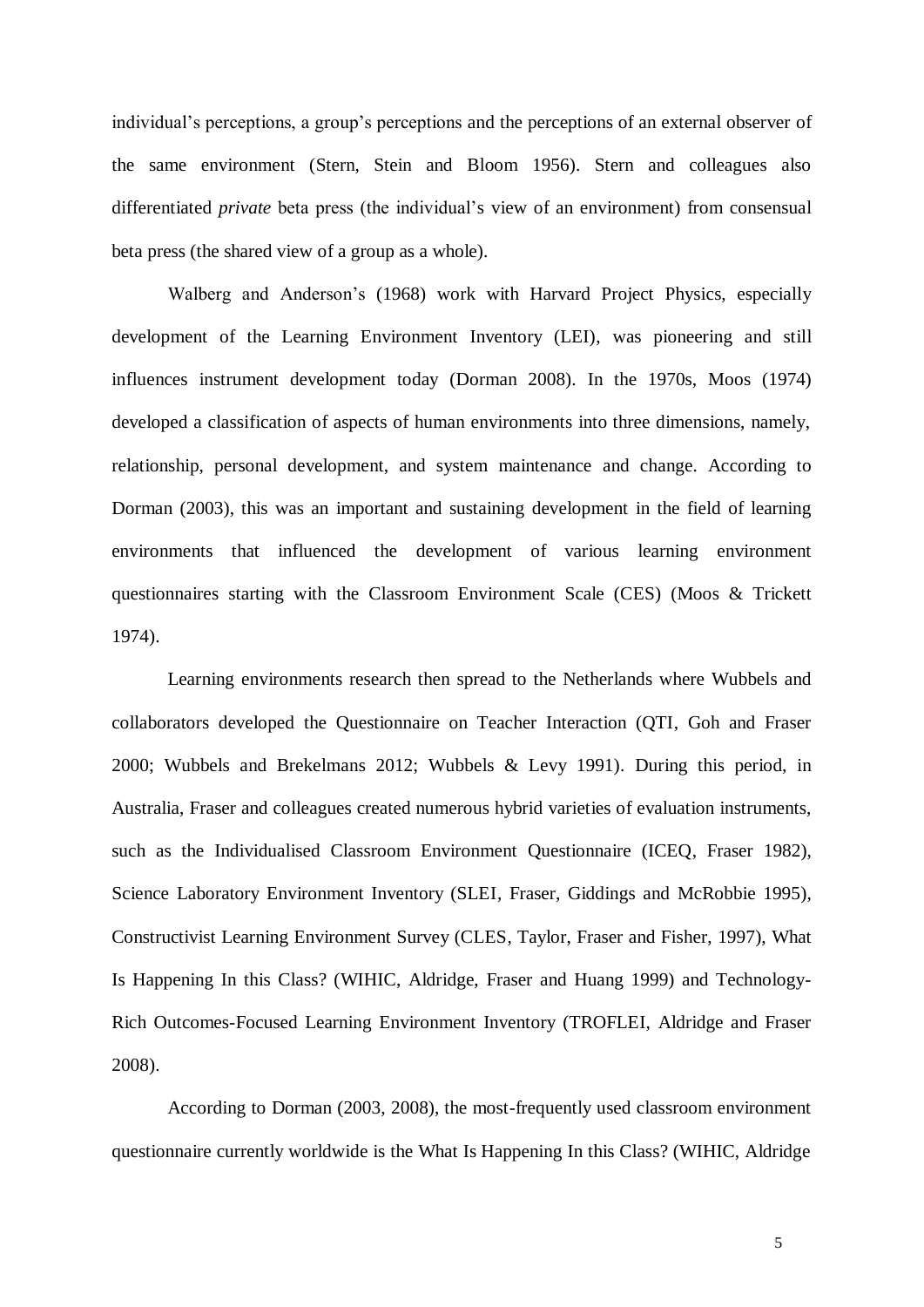et al. 1999; Helding and Fraser 2013; Zaragoza and Fraser 2017). For example, Khine et al. (in press) tabulated 24 studies that had used the WIHIC in Australia, China, Greece, Indonesia, Israel, Jordan, Qatar, Singapore, Turkey, Uganda, the United Arab Emirates and the USA. Also, Fraser (2012) tabulated 21 studies that had used the WIHIC in Australia, Taiwan, the UK, Canada, Indonesia, Singapore, India, South Africa, Korea, the United Arab Emirates and the USA. Our study of transition included the use of a modified version of the WIHIC.

Past classroom environment research reviewed by Fraser (2012, 2014) includes the use of learning environment dimensions: in investigations of associations between the classroom environment and student outcomes (Fraser and Butts 1982; Fraser and Kahle 2007; McRobbie and Fraser 1993); as criteria of effectiveness in evaluating educational programs (e.g. Cohn and Fraser 2016; Koh and Fraser 2014; Spinner and Fraser 2005); in identifying the classroom environments created by exemplary teachers (Fraser and Tobin 1987); in investigating differences between students' actual and preferred learning environments (Byrne, Hattie and Fraser 1986; Fraser and Fisher 1983); and in the work of school psychologists (Burden and Fraser 1993).

An important practical application of learning environment questionnaires involves providing feedback to teachers in action research aimed at improving their classroom environments. This approach was initiated by Fraser (1981a), was the focus of Fraser and Aldridge's (2017) recent literature review, and has been successfully implemented by Aldridge and Fraser (2008), Aldridge, Fraser and Sebela (2004) and Yarrow, Millwater and Fraser (1997).

Attitudes and anxiety towards mathematics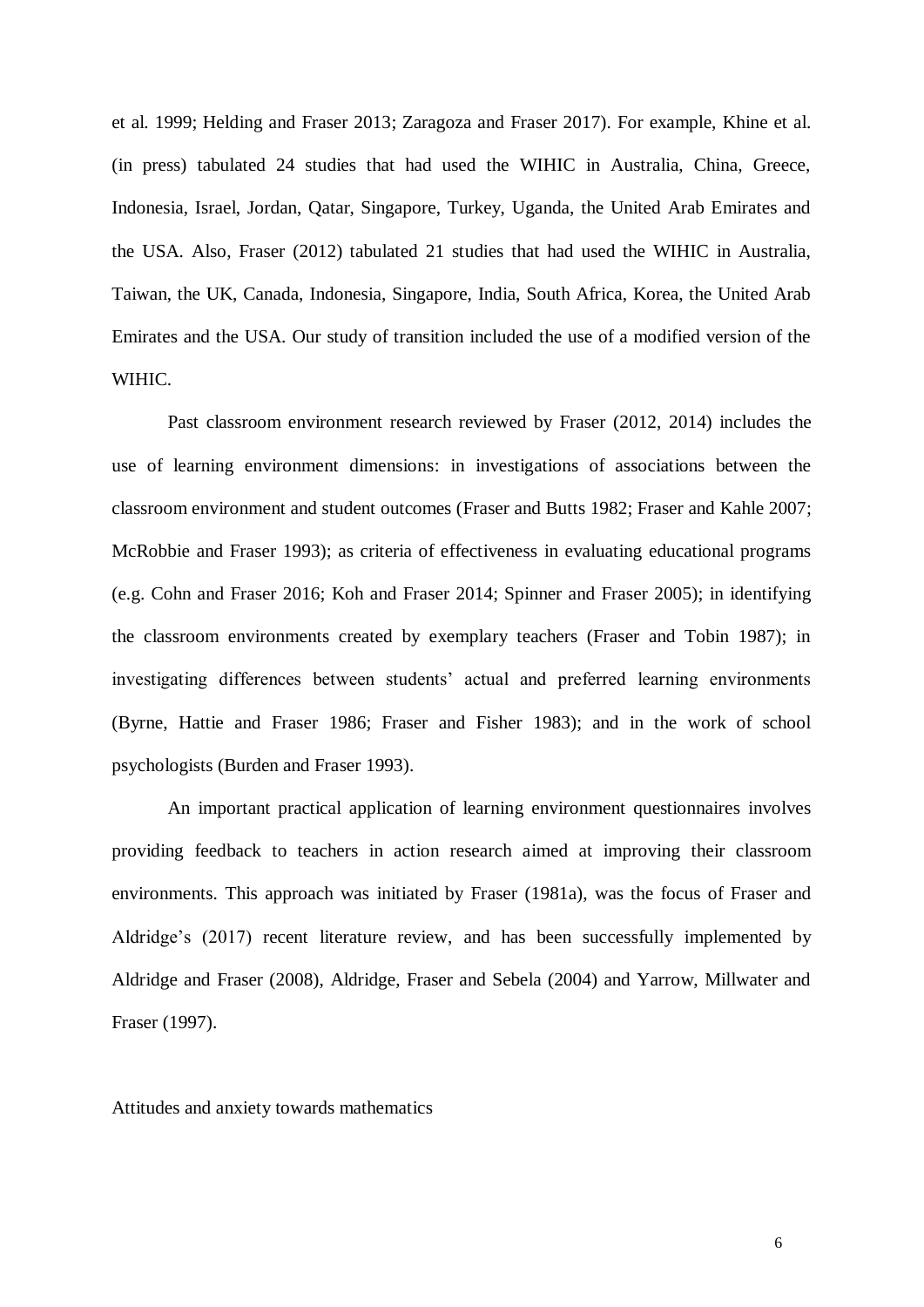In psychology, attitudes have been considered central for a long time (Allport 1935) and, in science and mathematics education specifically, Aiken (2002) reviewed research on attitudes. The conceptualisation, measurement and investigation of students' attitudes to science has been a past, and is a continuing, interest internationally (Khine 2015; Kind and Barmby 2011; Tytler and Osborne 2012). However, numerous long-standing problems in measuring attitudes to science (e.g. low reliability; combining conceptually-distinct constructs to form a unidimensional scale) have been identified by Munby (1997), Osborne, Simons and Collins (2003) and Kind, Jones and Barmby (2007).

Interest in mathematics anxiety evolved during the 1950s with the coining of the term 'mathemaphobia' by Gough (1954). Another term for this type of anxiety is 'mathophobia' or 'numerophobia' which Crypton (1981, p. 121) describes as a "fear and loathing of dealing with even the most elementary numbers and numerical functions". Hunt (1985, p. 32) claims: "The term maths anxiety has been used to describe the panic, helplessness, paralysis and mental disorganisation that arises among some people when they are required to solve a mathematical problem". Guillen (1984, p. 2) states that "math anxiety is the pathological dread and unabashed humility that mathematics evokes in hundreds of millions of people". Catlioglu, Birgin, Costu and Gurbuz (2009, p. 1578) claim that "feelings of anxiety can lead to panic, tension, helplessness, fear, distress, shame, inability to cope, sweaty palms, nervous stomach, difficulty breathing, and loss of ability to concentrate".

### Research Questions

1. Do differences exist between primary and secondary schools in students' views of their mathematics classrooms in terms of: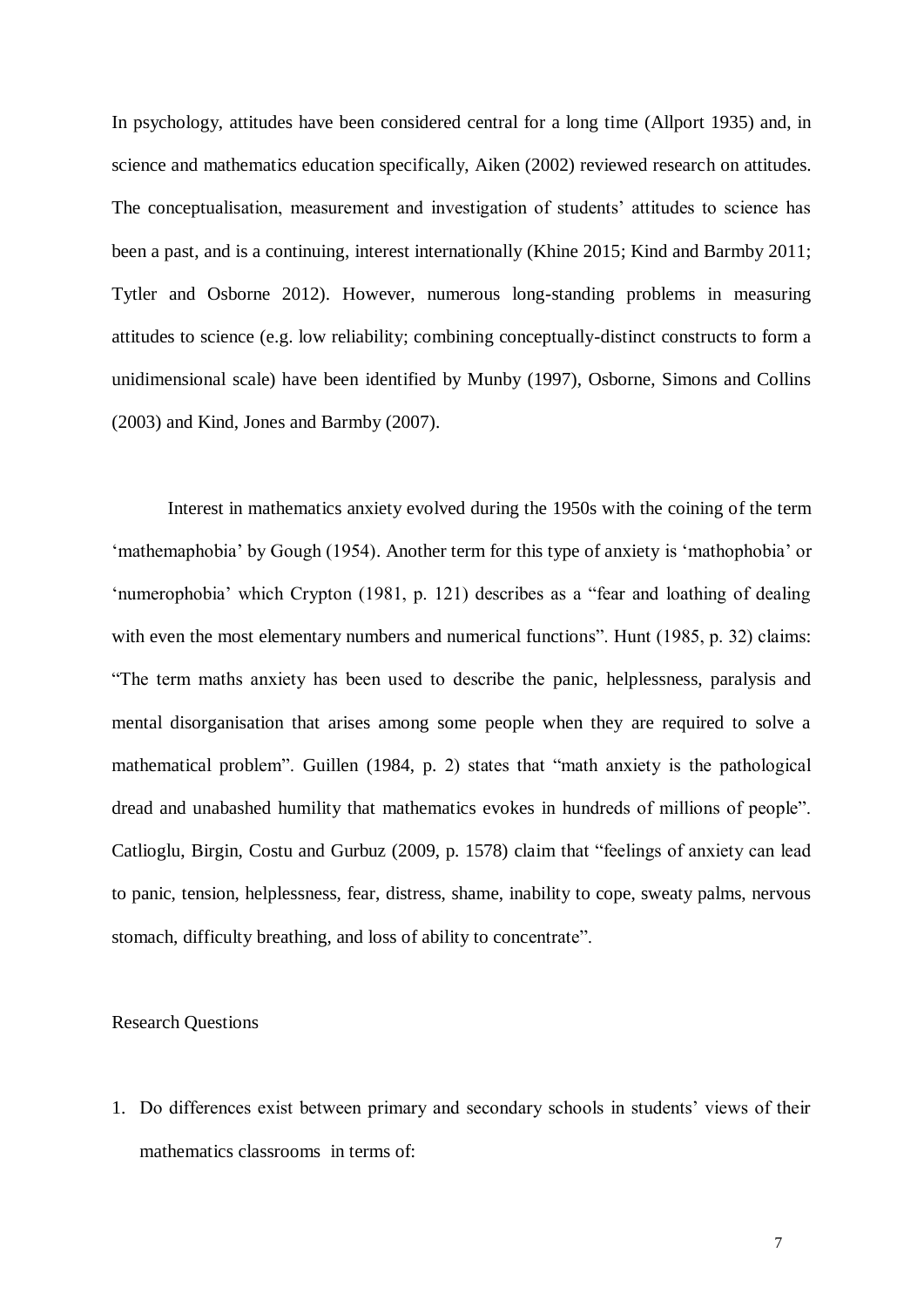- a. Perceptions of the learning environment?
- b. Attitude and anxiety towards mathematics?
- 2. Are any differences existing between students in years 7 and 8 similar or different for males and females?

# **Methods**

As discussed below, our study utilised four 8-item scales from the WIHIC (Student Cohesiveness, Teacher Support, Involvement and Cooperation) to assess learning environment, two 10-item scales from the TOMRA (Attitude to Mathematical Inquiry and Enjoyment of Mathematics Lessons) to assess students' attitudes and an 8-item mathematics anxiety scale.

WIHIC (What Is Happening In this Class?)

The 56-item WIHIC comprising seven scales was modified to form a 32-item instrument by removing three scales (Investigation, Task Orientation and Equity) of lesser relevance to our study. This instrument has a five-point frequency response scale (Almost Never, Seldom, Sometimes, Often, Almost Always). The Student Cohesiveness scale measures the extent to which students know, help and are supportive of one another. The Teacher Support scale assesses the extent to which the teacher helps, befriends, trusts and shows interest in students. The Involvement scale assesses the extent to which students have attentive interest, participate in discussions, do additional work and enjoy the class. The Cooperation scale gauges the extent to which students learn cooperatively on learning tasks.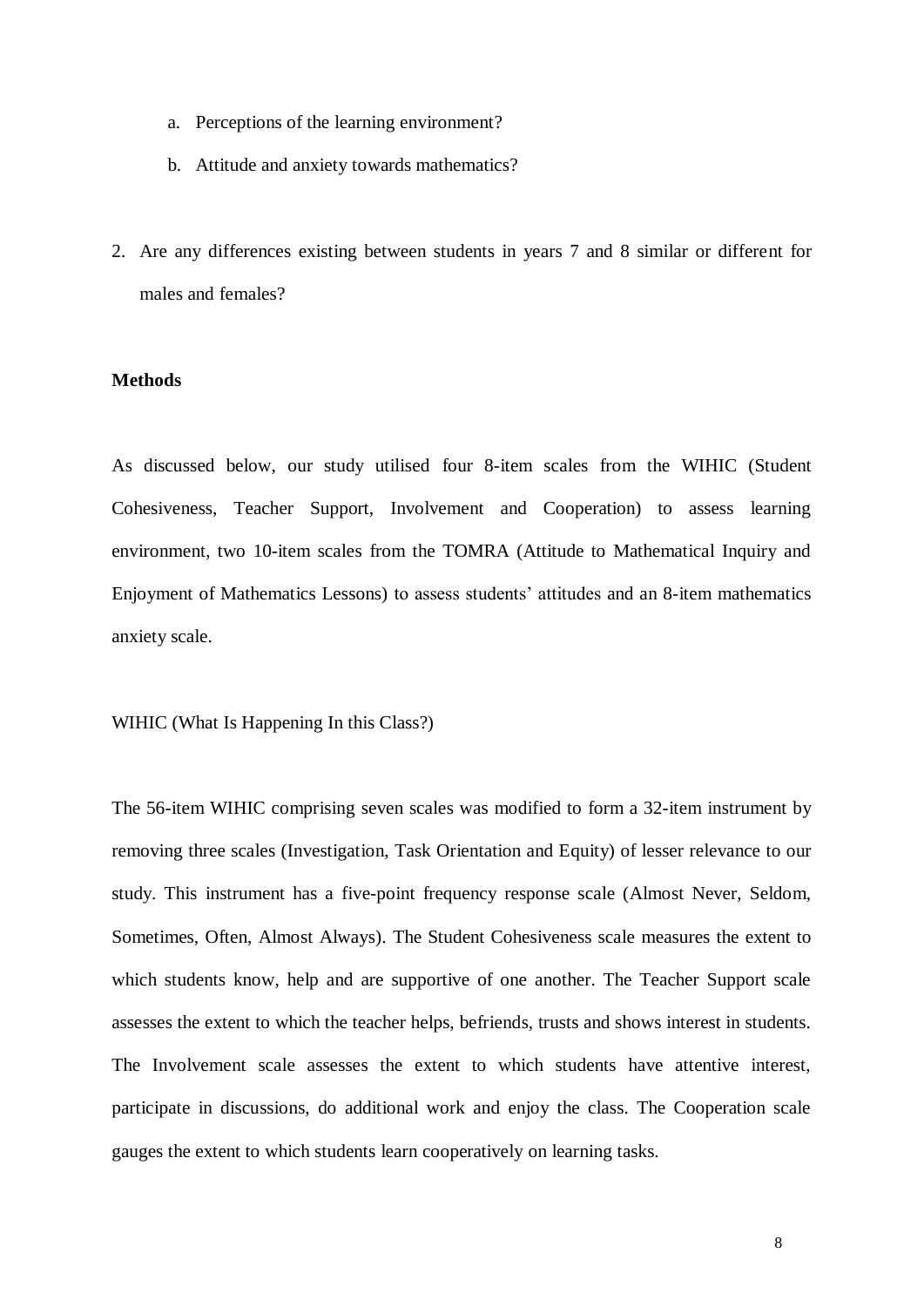The WIHIC, originally developed by Fraser, McRobbie & Fisher (1996), has been used extensively throughout the world in a variety of research applications and many studies have attested to its validity and reliability. This was one of the main reasons for selecting it for our study. A review of the literature shows that the WIHIC has demonstrated good validity and reliability in studies such as:

- Dorman (2003) with 3980 secondary mathematics students in Australia, Canada and Britain
- Dorman (2008) with 978 secondary students in Queensland, Australia
- Aldridge and Fraser (2000) with 1081 middle-school science students in Australia and 1879 students in Taiwan
- Fraser, Aldridge and Adolphe (2010) with 1161 secondary-school science students in Australia and Indonesia
- Charalampous and Kokkinos (2017) with six teachers and 24 students in Greek elementary classrooms
- Chipangura and Aldridge (2016) with 365 high-school mathematics students in Western Australia
- Khine et al. (in press) with 251 first-year university science students in Myanmar
- 1097 Grade 7 and 8 science students in New York State (Cohn and Fraser, 2016)
- Zaragoza and Fraser (2017) with 765 Grade 5 students in Florida
- Yang (2015) with 749 Grade 7, 842 Grade 8 and 864 Grade 9 mathematics students in China
- Singh and McNeil (2014) with 73 secondary students in Hawaii and 70 students in Singapore
- 763 college students in United Arab Emirates (MacLeod and Fraser, 2010)

9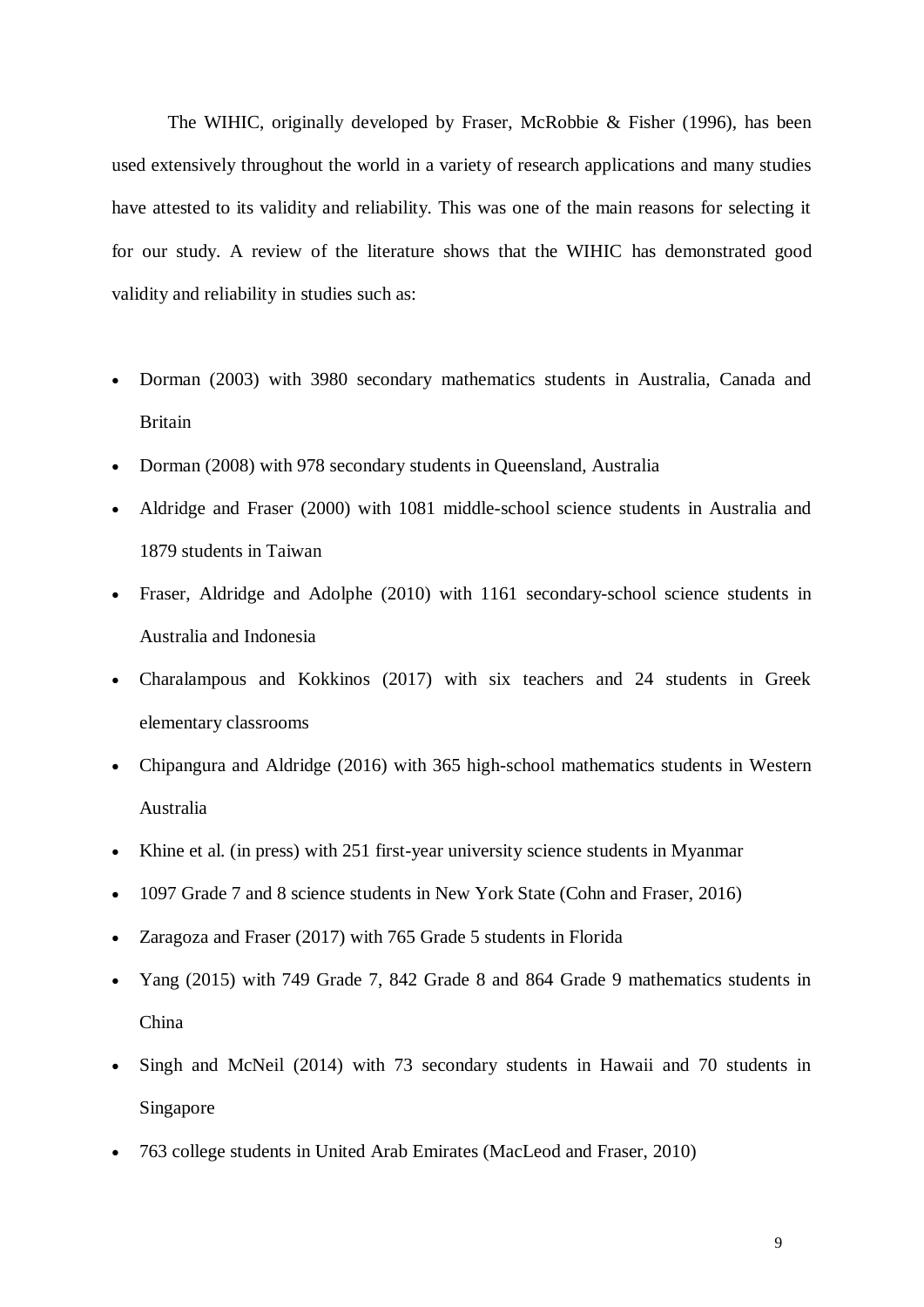- 352 university mathematics students in the United Arab Emirates (Afari, Aldridge, Fraser and Khine, 2013)
- 1434 middle-school science students in New York (Wolf and Fraser, 2008)
- 543 grade 8 science students in Korea (Kim et al. 2000)
- 1404 students in 81 networked classes in Australia and Canada (Zandvliet and Fraser 2004))
- Allen and Fraser (2007) with 520 grade 4 and 5 students and 120 parents in South Florida
- Koul and Fisher (2005) with 1021 secondary science students in India
- Khoo and Fraser (2008) with 250 working adults in computer education centres in Singapore
- Chionh and Fraser (2009) with 2310 grade 10 geography and mathematics students in Singapore
- Ogbuehi and Fraser (2007) with 661 middle-school mathematics students in California
- Martin-Dunlop and Fraser (2008) with 525 female prospective elementary teachers from a university in California
- Wahyudi and Treagust (2004) with 1400 lower-secondary science students in Indonesia
- Waldrip, Fisher and Dorman (2009) with 150 teachers and 3000 middle-school students in Australia
- Lim and Fraser (2017) with 441 grade 6 English students in Singapore.

TOMRA (Test of Mathematics Related Attitudes)

Our modified version of TOMRA consisted of a total of 20 items from the two scales of Attitude towards Mathematics Inquiry and Enjoyment of Mathematics Lessons, which have a Likert response scale consisting of Strongly Agree, Agree, Not sure, Disagree and Strongly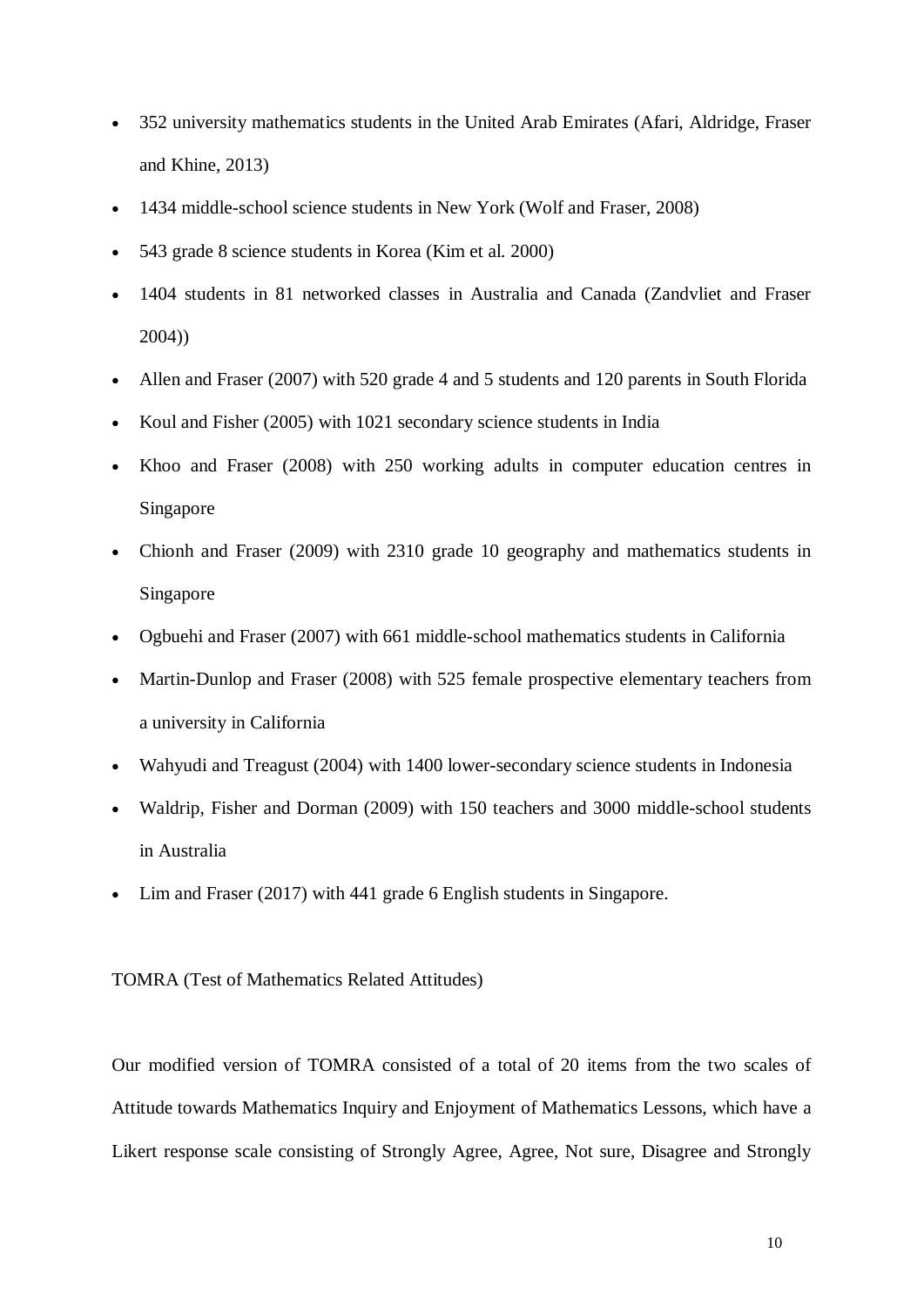Disagree. These two scales were selected because we considered them important and fundamental to both mathematics education and the transition process. An important reason for selecting only two scales was so that all questionnaire scales could be administered in a single class period.

The Test of Science Related Attitudes (TOSRA) was originally developed by Fraser (1978, 1981b). Because of the links and similarities between science and mathematics, the TOSRA was easily able to be adapted to gauge mathematics attitudes. Like the WIHIC, the TOSRA has been widely validated and used by researchers throughout the world, which is an important reason for choosing it for our study. These various studies worldwide include those in the USA (Martin-Dunlop and Fraser 2008; Ogbuehi and Fraser 2007; Wolf and Fraser 2008), Australia and Taiwan (Aldridge, Fraser and Huang 1999) and Indonesia and Australia (Fraser, Aldridge and Adolphe 2010). Several other studies that attest to the reliability and validity of actual or modified TOSRA or TOMRA instruments have been carried out in the USA (Peiro and Fraser 2009; Spinner and Fraser 2005), Korea (Fraser and Lee 2009), Singapore (Wong and Fraser 1996) and Nigeria (Idiris and Fraser 1997).

# MAM (Mathematics Anxiety Measure)

The MAM contains 8 items that students rate in terms of how anxious they would feel during the situation specified (e.g. "Reading and interpreting graphs and charts"). The response scale consists of Low Anxiety, Some Anxiety, Moderate Anxiety, Quite a Bit of Anxiety, and High Anxiety. The MAM drew its inspiration from the 24-item Mathematics Anxiety Rating Scale-Revised (MARS-R, Plake and Parker 1982) as well as the 9-item Abbreviated Math Anxiety Scale (AMAS, Hopko et al. 2003) described below. However, for the sake of economy of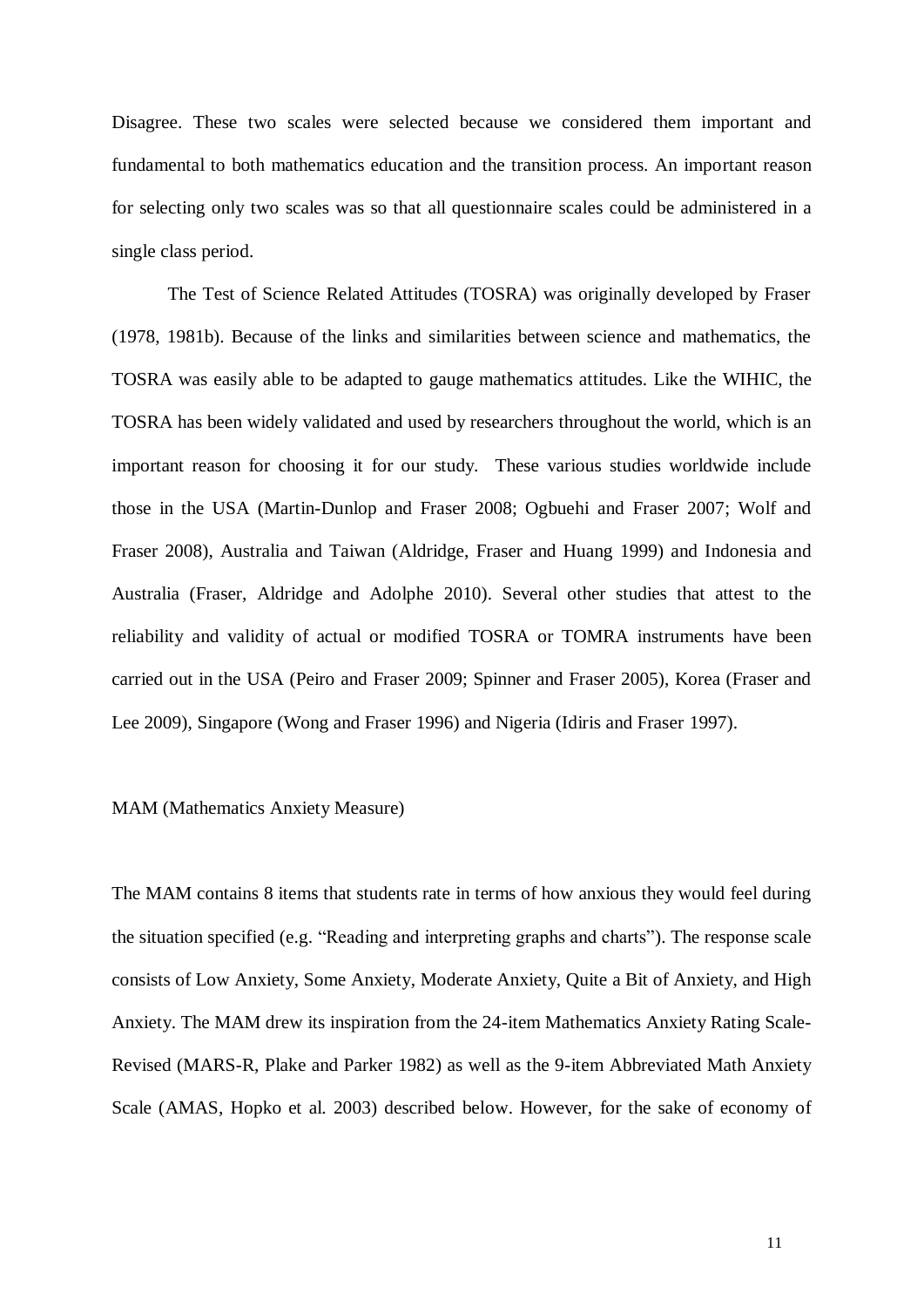administration time, our MAM instrument drew on ideas and wording contained in the MARS-R and AMAS, but was restricted to only 8 items in total.

Since the pioneering work of Richardson and Suinn (1972) in developing the initial 98-item Math Anxiety Rating Scale (MARS), many abbreviated instruments to measure mathematics anxiety have followed. In particular, Plake and Parker (1982) constructed a 24 item shortened version of the MARS which is known as the Math Anxiety Rating Scale-Revised (MARS-R). Research in mid-Western USA involving university students revealed that MARS-R displayed an alpha reliability of 0.98 and a correlation of 0.97 with the fullscale MARS. Hopko, Mahadevan, Bare and Hunt (2003) involved 1239 undergraduate students in developing a much shorter 9-item Abbreviated Math Anxiety Scale (AMAS) which revealed good to strong internal consistency reliability and validity. Furthermore, Hopko et al. (2003) believe that "the Abbreviated Math Anxiety Scale (AMAS) may represent a more parsimonious and valid approach to assess mathematics anxiety" (p. 178).

Numerous studies of mathematics anxiety with diverse groups have reported similar findings. Anxiety towards mathematics can develop because of negative classroom experiences, poor mathematics performance, negative teacher behaviours, environmental pressure and/or parental influences (Yaratan and Kasapoglu 2012). Research into mathematics anxiety among preservice teachers, including Finlayson (2014), Jackson and Leffingwell (1999) and Haciomeroglu (2013), generally has revealed that large majorities of these teachers have experienced such anxiety through certain stages in their personal lives. Causes for this type of anxiety are a lack of self-confidence, a fear of failure, teaching styles, ineffective learning practices and non-engagement of students. Also certain aspects of teacher behaviour negatively impacted on student attitudes and achievement, including angry behavior, unrealistic expectations, embarrassing students by forcing them to do difficult problems on the board, ridiculing girls for not understanding material, and insensitive and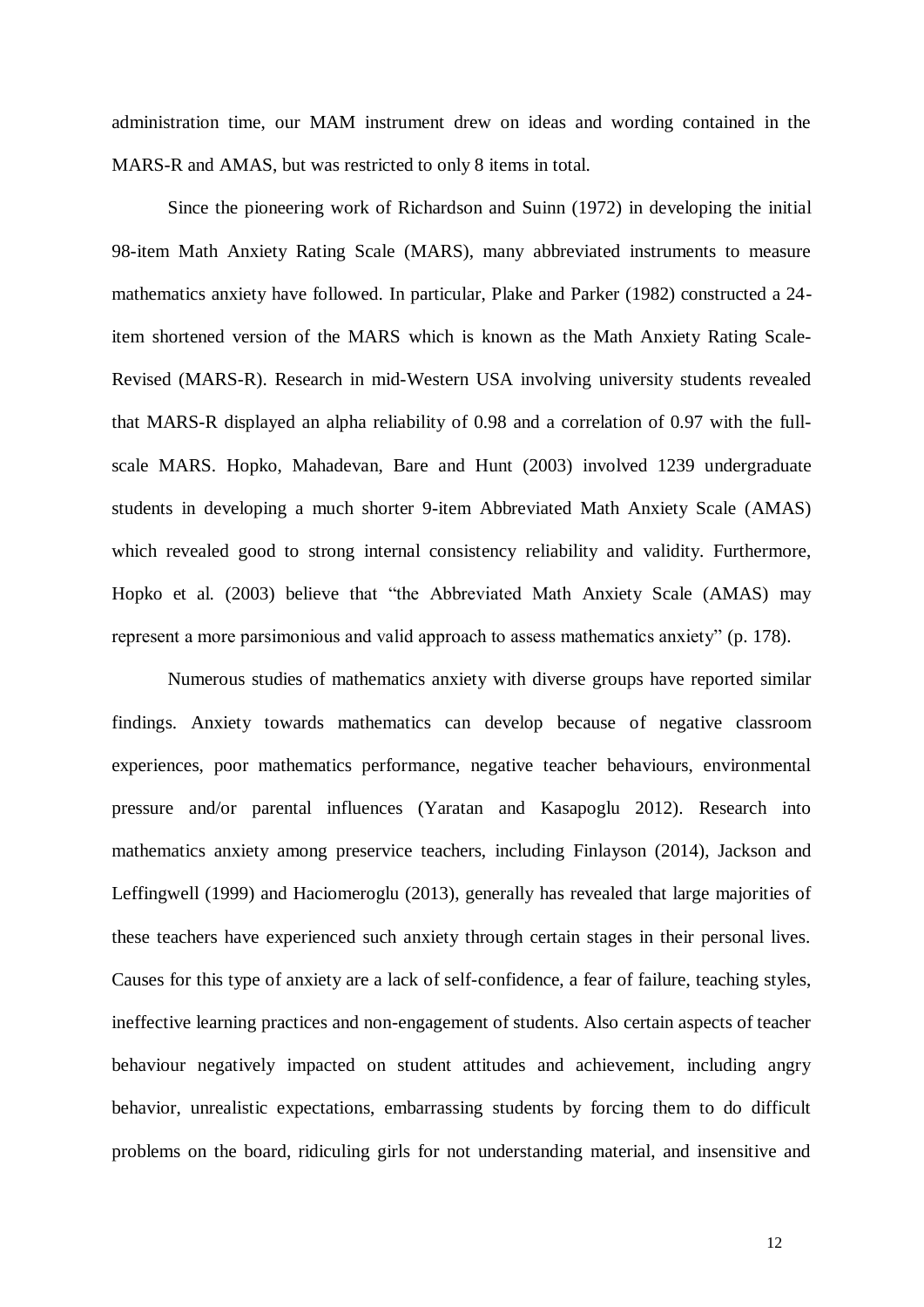uncaring attitudes. Several studies also suggest that mathematics anxiety can begin at an early age (Aarnos and Perkkila 2012; Jackson and Leffingwell 1999; Ramirez et al. 2013; Scarpello 2007). Sengul and Dereli (2010) and Schact and Stewart (1990) found that the use of cartoons during teaching led to a reduction in mathematics anxiety among students. Other interesting studies into mathematics anxiety utilising innovative medical, scientific or technological approaches include the use of oral mucosal transudate (OMT, John-Henderson, Rheinschmidt and Mendoza-Denton 2015), brain-computer interface visual neuro-feedback (Verkijika and De Wet 2015), genotyping by saliva sample or buccal swab (Wang et al. 2014), functional magnetic resonance imaging (fMRI, Supekar et al. 2015; Young, Wu and Menon 2012) and transcranial direct-current stimulation (tDCS, Sarkar et al. 2014).

Further relevant past research on mathematics anxiety includes Marchis (2011) with 337 secondary-school students in Romania, a Dutch study with 207 children in grades 3 to 6 (Jansen et al. 2013), Kvedere (2014) with  $3,077$  Latvian  $9<sup>th</sup>$  grade students, Abbasi et al. (2013) with 480 high-school and pre-university students and their mathematics teachers in Iran, Al Mutawah (2015) with 1,352 grade 8-11 students in Bahrain, Primi et al. (2014) with 215 high-school students and 249 first- and second-year university psychology students in Tuscany, Italy, and a Turkish study with 120  $6<sup>th</sup>$  grade and 124  $7<sup>th</sup>$  grade elementary students (Olmez and Ozel 2012).

#### Data sources

The sample comprised 541 students from both primary (year 7) and secondary (year 8) schools in country and metropolitan South Australia, which differs from many other Australian states in that year 7 is the final year of primary school and year 8 is the first year of secondary school. The schools came from both the government and Catholic sectors. In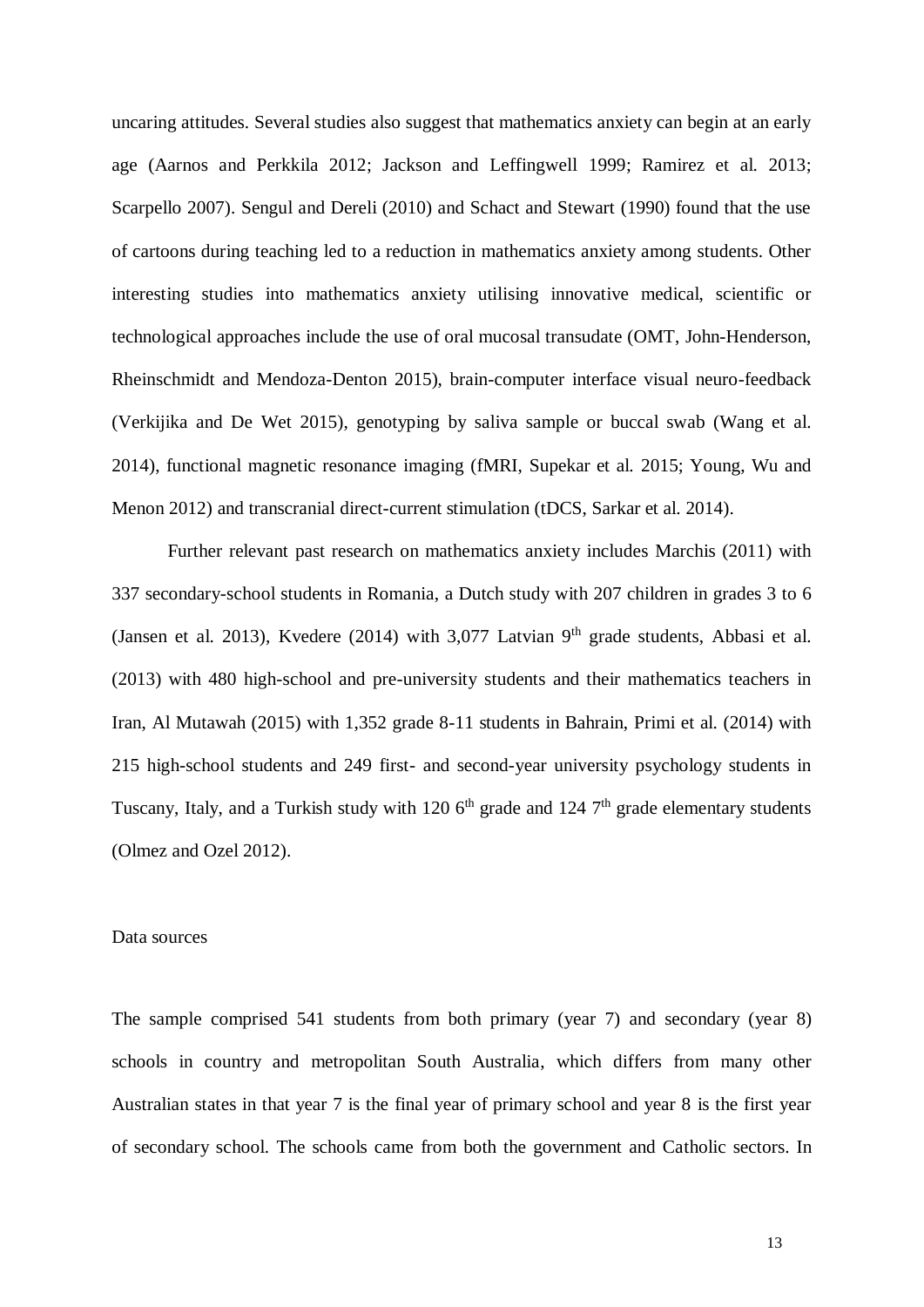total, there were 15 schools (5 secondary, 9 primary, 1 area) that made up the sample. (An area school is a rural or country school that caters for both secondary and primary students.) The Catholic primary school sector provided 72 (year 7) students and 189 (year 8) students, while the government sector provided 135 (year 7) and 145 (year 8) students for the sample. This resulted in a combined total of 207 (year 7) and 334 (year 8) students from both sectors, yielding a grand total of 541 students.

Three of the secondary schools were Catholic and metropolitan (two girls' schools and one co-educational school). The students from these schools mainly came from middleclass sections of the community, and represented a good cross-section of the middle-class population. Survey findings for this group thus could be generalised to other middle-class schools within the metropolitan area. The remainder of the secondary schools were government schools from regional areas and also were typical of schools within these regional areas.

In relation to the primary schools, two schools were Catholic metropolitan, two were government metropolitan and the rest comprised regional government schools. The metropolitan primary schools also represented middle-class suburbia and thus our results could be indicative of a wider middle-class population. The government schools (both primary and secondary) in our sample came from regional areas characterised by lower socioeconomic status, greater unemployment, single-parent families, welfare recipients, etc. Their results could be generalised to other schools within the particular regional areas.

# **Results**

Preliminary checking of validity of WIHIC and attitude questionnaire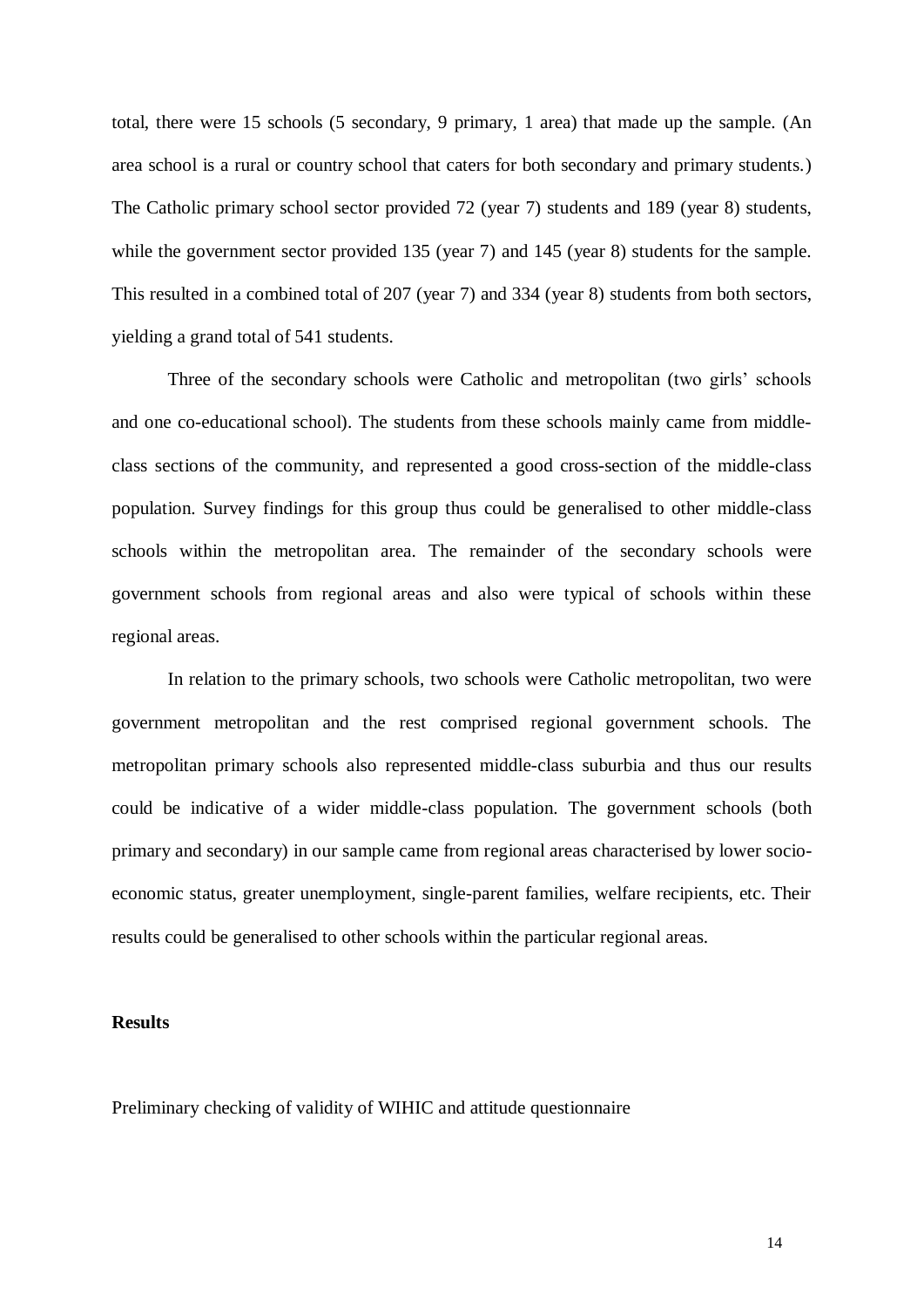Prior to conducting analyses to answer our main research questions, first we checked the structure of our four-scale version of the WIHIC for our South Australian sample by conducting principal axis factor analysis with varimax rotation and Kaiser normalisation. The two criteria for the retention of any item were that it must have a factor loading of at least 0.35 on its own scale and less than 0.35 on each of the other three WIHIC scales. The results of the factor analysis in Appendix A show that the factor loadings for each of the 32 WIHIC items satisfied these two criteria and therefore were retained. In fact, 24 of the WIHIC's 32 items had a factor loading exceeding 0.50.

The bottom of Appendix A shows that the proportion of variance accounted for ranged from 4.04% to 35.98% for different WIHIC scales. The total proportion of variance was 55.26%. The bottom of Appendix A also shows that scale eigenvalues ranged from 1.29 to 11.51 and that each eigenvalue exceeded the minimum value of 1 for a factor to be considered meaningful (Kaiser 1974).

To check the structure of the 28 attitude and anxiety items in three scales, similar principal axis factoring with varimax rotation and Kaiser normalisation was undertaken for our sample of 541 students. The two attitude scales (Attitude to Mathematical Inquiry and Enjoyment of Mathematics Lessons), each comprising 10 items, were derived from the TOMRA. The mathematics anxiety scale consists of 8 items and forms the Mathematics Anxiety Measure (MAM). The results of the factor analysis are shown in Appendix B. Again, the criteria for the retention of any item were that it must have a factor loading of at least 0.35 with its own scale and less than 0.35 with the other scale(s). Appendix B shows that all of the 28 items satisfied the requirements and therefore were retained. Of the 28 factor loadings in Appendix B, 19 exceeded 0.50 in magnitude.

The bottom of Appendix B shows that the proportion of variance accounted for ranged from 7.46% to 29.59% for the different attitude and anxiety scales. The total

15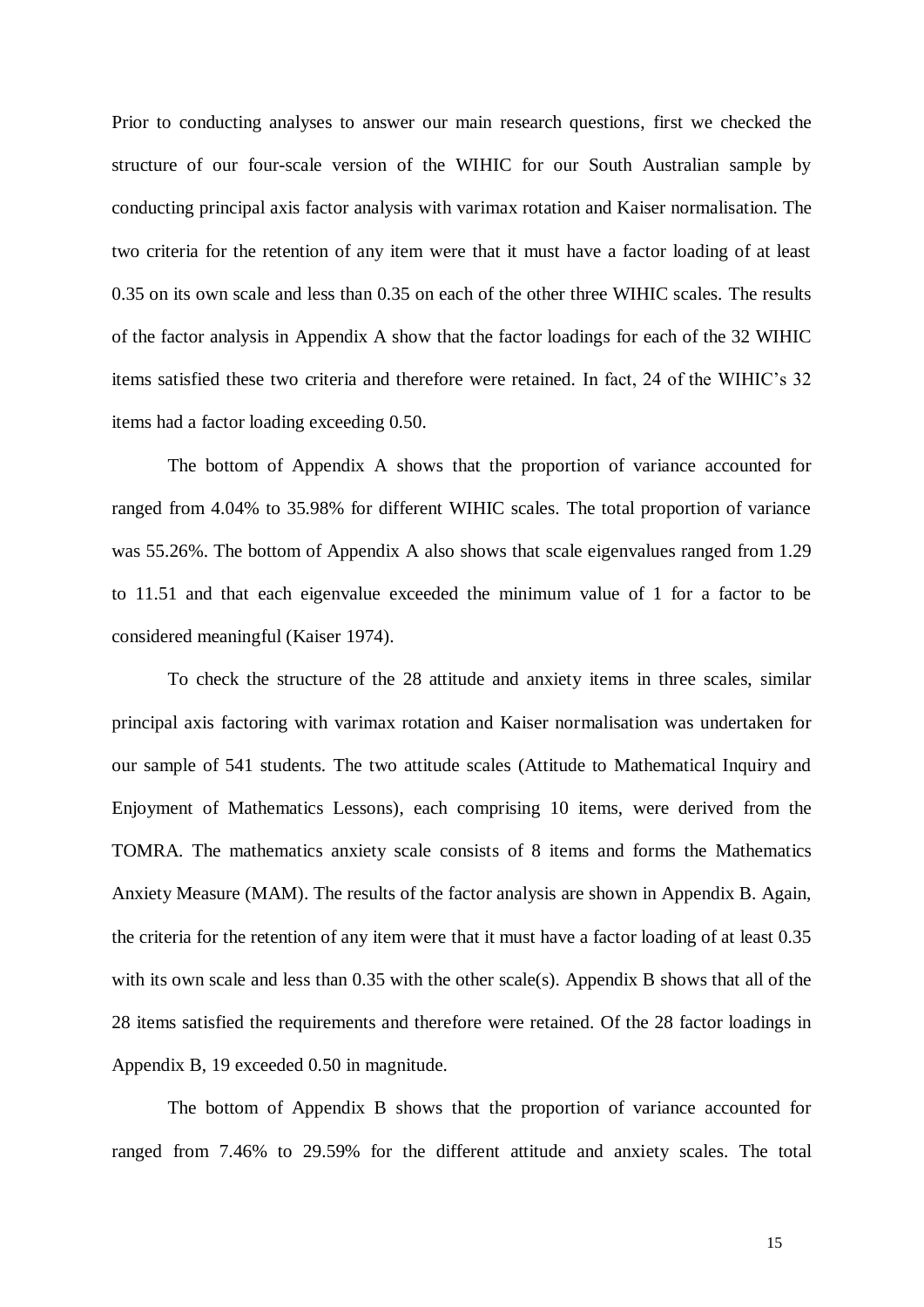proportion of variance was 48.81%. The bottom of Appendix B shows that scale eigenvalues ranged from 2.08 to 8.28, thus satisfying the cutoff criterion of 1 for meaningfulness.

The internal consistency reliability of each WIHIC and attitude/anxiety scale was checked using Cronbach's alpha coefficient. An acceptable level of reliability of an instrument is 0.70 or greater (Urdan 2010, p. 178). For our sample of 541 students, the last row of Appendices A and B show that the alpha coefficient for the four WIHIC scales ranged from 0.83 to 0.90 and for the three attitude/anxiety scales ranged from 0.65 to 0.96.

Overall the results in Appendices A and B support the satisfactory factorial validity and internal consistency reliability of all learning environment and attitude/anxiety scales when used with our sample of students in South Australia.

# Differences between year 7 and 8 and whether grade-level differences are different for males and females

Our first research question focused on a comparison of Year 7 students (prior to transition) with Year 8 students (after transition) in terms of learning environment perceptions and attitudes/anxiety. Our second research question involved whether any differences existing between students in Years 7 and 8 were similar or different for male and female students.

Both of these research questions were investigated simultaneously by conducting a two-way MANOVA for our whole sample of 541 students with our four learning environment scales and three attitude/anxiety scales as the set of seven dependent variables. Grade level and sex were the two independent variables. The presence or absence of a statistically significant interaction between grade level and sex was used to identify whether grade-level differences were different or similar for males and females.

Initially conducting MANOVA for the entire set of seven dependent variables reduced the Type I error rate associated with conducting separate univariate tests for

16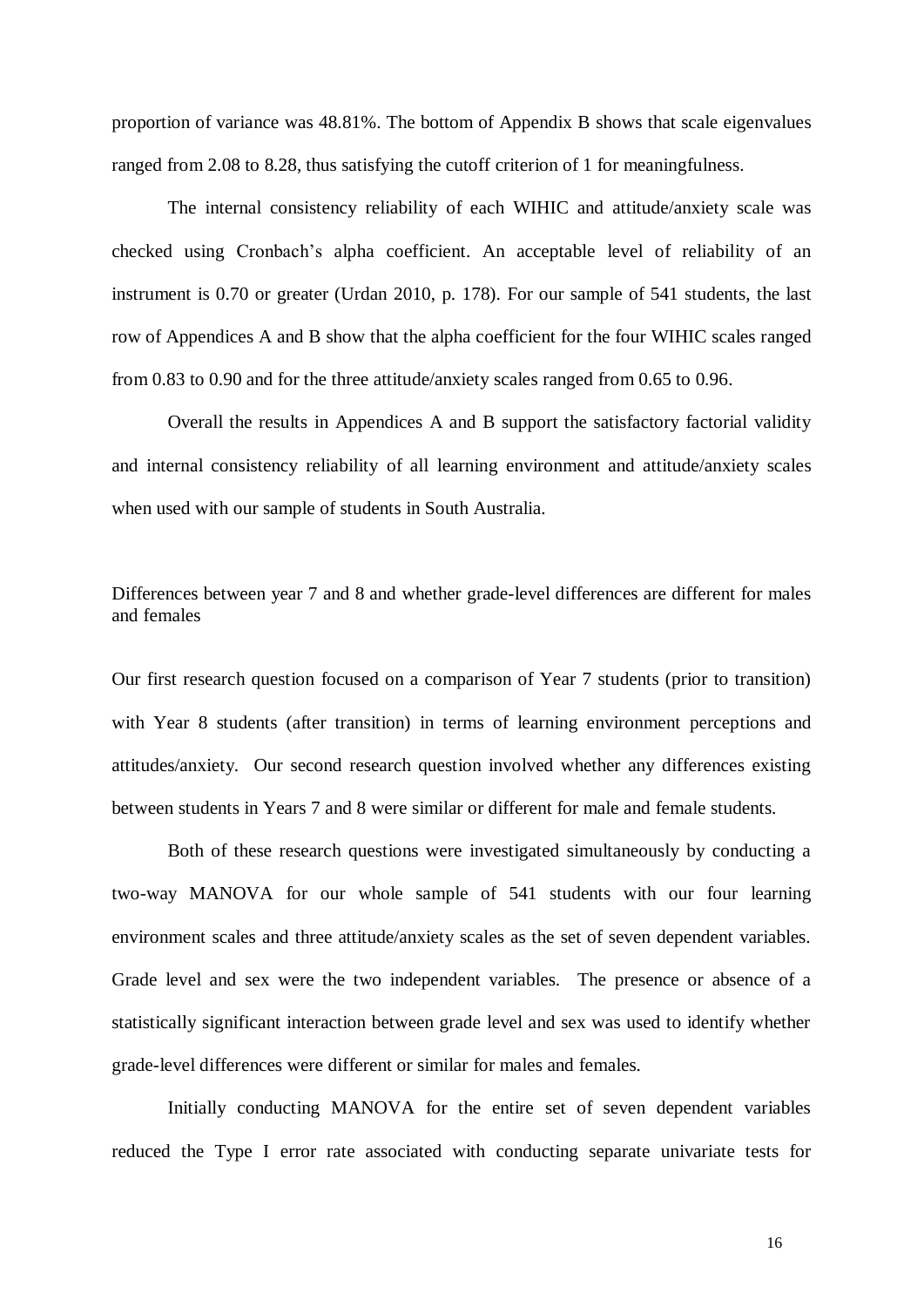individual dependent variables. Using Wilks' lamda criterion, MANOVA revealed significant results for grade level, sex and the grade−by−sex interaction. Therefore we interpreted the ANOVA results for each dependent variable.

| <b>Table 1</b> | Two-way MANOVA/ANOVA for grade-level and sex differences in each |
|----------------|------------------------------------------------------------------|
|                | learning environment and attitude/anxiety scale                  |

| Scale                           | Grade level    |                  | <b>Sex</b>       |                  | Grade x sex<br>interaction |                  |
|---------------------------------|----------------|------------------|------------------|------------------|----------------------------|------------------|
|                                 | $\overline{F}$ | Eta <sup>2</sup> | $\boldsymbol{F}$ | Eta <sup>2</sup> | F                          | Eta <sup>2</sup> |
| <b>Learning Environment</b>     |                |                  |                  |                  |                            |                  |
| <b>Student Cohesiveness</b>     | 0.86           | 0.00             | $24.27**$        | 0.04             | 0.87                       | 0.00             |
| <b>Teacher Support</b>          | 0.54           | 0.00             | 1.72             | 0.00             | 1.46                       | 0.00             |
| Involvement                     | $11.56**$      | 0.02             | 2.19             | 0.00             | 3.08                       | 0.00             |
| Cooperation                     | 1.09           | 0.00             | $16.24**$        | 0.03             | 0.04                       | 0.00             |
| <b>Attitudes/Anxiety</b>        |                |                  |                  |                  |                            |                  |
| Attitude to Maths Inquiry       | $21.09**$      | 0.04             | 0.94             | 0.00             | $6.11*$                    | 0.01             |
| <b>Enjoyment of Mathematics</b> | $30.93**$      | 0.05             | 9.49**           | 0.02             | $5.42*$                    | 0.01             |
| <b>Mathematics Anxiety</b>      | $10.68**$      | 0.02             | $7.90**$         | 0.01             | 0.09                       | 0.00             |

\**p<*0.05, \*\**p<*0.01

Sample Size: Males = 209 and Females = 332; Grade: 7=207 and Grade: 8=334

Table 1 provides the ANOVA results for grade level, sex and the grade-by-sex interaction separately for each learning environment and attitude/anxiety scale. Both the *F* value and eta<sup>2</sup> statistic (representing the amount of variance accounted for) are provided for each dependent variable. Table 1 shows that statistically significant results emerged for: grade level for the learning environment scale of Involvement and every attitude/anxiety scale (Attitude to Mathematical Inquiry, Enjoyment of Mathematics and Mathematics Anxiety); sex for the two learning environment scales of Student Cohesiveness and Cooperation and for Enjoyment of Mathematics and Mathematics Anxiety; and the grade−by−sex interaction for Attitude to Mathematical Inquiry and Enjoyment of Mathematics.

#### *Grade-level differences in learning environment and attitude/anxiety scales*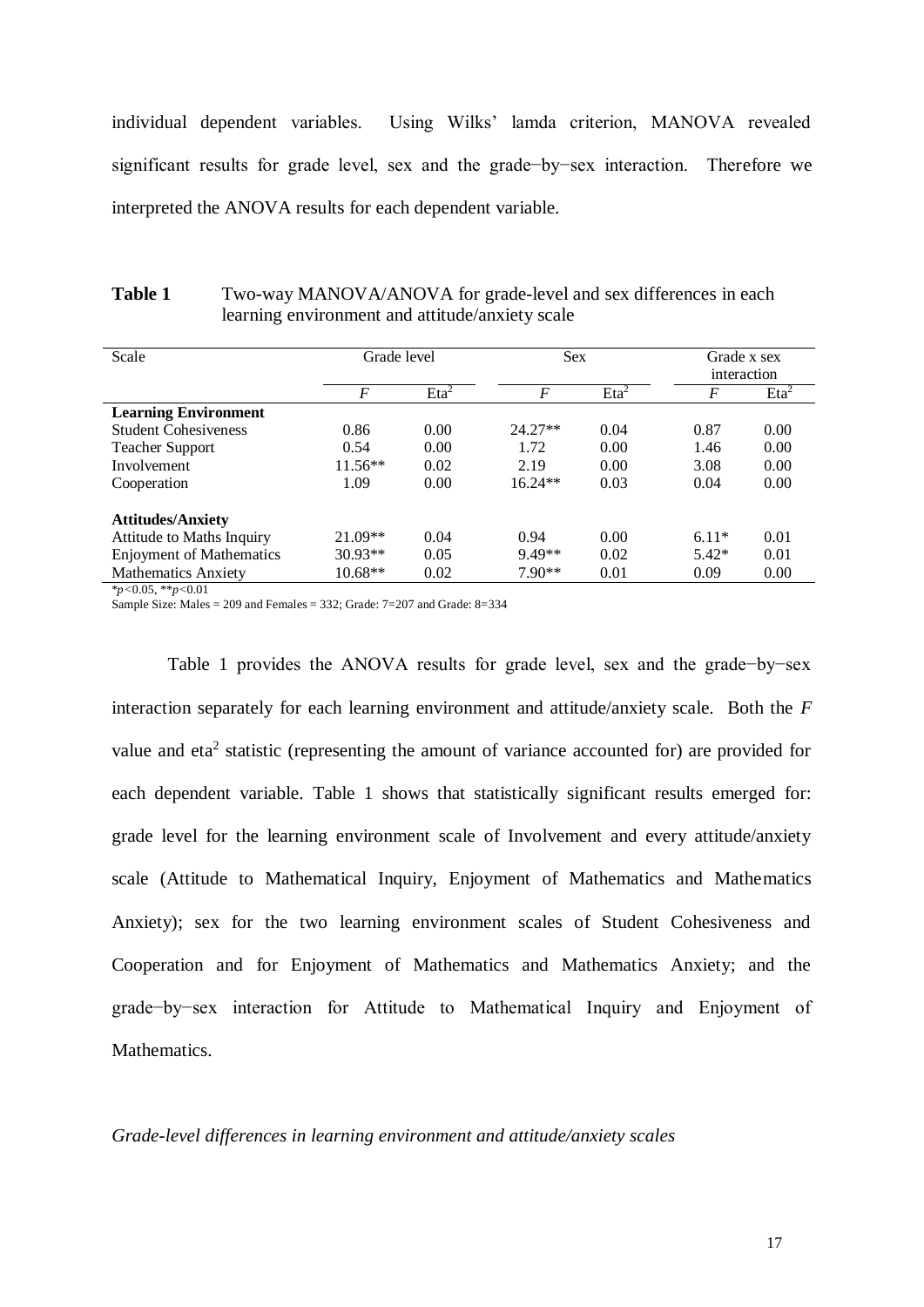Table 2 provides for each learning environment and attitude/anxiety scale the average item mean, the average item standard deviation, and the ANOVA results repeated from Table 1. The average item mean is simply the scale mean divided by the number of items in a scale. It is useful for comparing the means of scales containing different numbers of items.

As well, Table 2 provides an effect size for the grade-level difference for each scale. Cohen's *d* is the difference between the means for the two grade levels divided by the pooled standard deviation for each learning environment and attitudinal/anxiety scale. The effect size conveniently expresses a difference between two groups in standard deviation units. According to Cohen (1988), effect sizes range from small (0.2) to medium (0.5) to large (0.8).

Table 2 shows that, for the four scales for which grade-level differences were statistically significant, scores were less favourable in Year 8 than in Year 7. That is, relative to students in Year 7, Year 8 students perceived less Involvement and reported a less positive Attitude to Mathematical Inquiry, less Enjoyment of Mathematics and greater Mathematics Anxiety. For these scales, effect sizes ranged from 0.25 to 0.51 standard deviations, which are in the small to medium range according to Cohen's (1988) criteria.

**Table 2** Average item mean, average item standard deviation and grade-level difference (ANOVA result and effect size) for each learning environment and attitude/anxiety scale

| Scale                           | Item mean |        | Item SD |        | <b>Difference</b> |         |
|---------------------------------|-----------|--------|---------|--------|-------------------|---------|
|                                 | Year 7    | Year 8 | Year 7  | Year 8 | F                 | Effect  |
|                                 |           |        |         |        |                   | size    |
| <b>Learning Environment</b>     |           |        |         |        |                   |         |
| <b>Student Cohesiveness</b>     | 4.04      | 4.05   | 0.63    | 0.56   | 0.86              | 0.01    |
| <b>Teacher Support</b>          | 3.65      | 3.63   | 0.888   | 0.78   | 0.56              | $-0.02$ |
| Involvement                     | 3.55      | 3.36   | 0.76    | 0.76   | $11.56**$         | $-0.25$ |
| Cooperation                     | 3.83      | 3.81   | 0.77    | 0.71   | 1.09              | $-0.02$ |
| <b>Attitudes/Anxiety</b>        |           |        |         |        |                   |         |
| Attitude to Maths Inquiry       | 3.49      | 3.27   | 0.58    | 0.54   | $21.09**$         | $-0.39$ |
| <b>Enjoyment of Mathematics</b> | 3.47      | 3.01   | 0.95    | 0.87   | $30.93**$         | $-0.51$ |
| <b>Mathematics Anxiety</b>      | 2.18      | 2.47   | 0.82    | 0.82   | $10.68**$         | 0.35    |
| ** $p<0.01$                     |           |        |         |        |                   |         |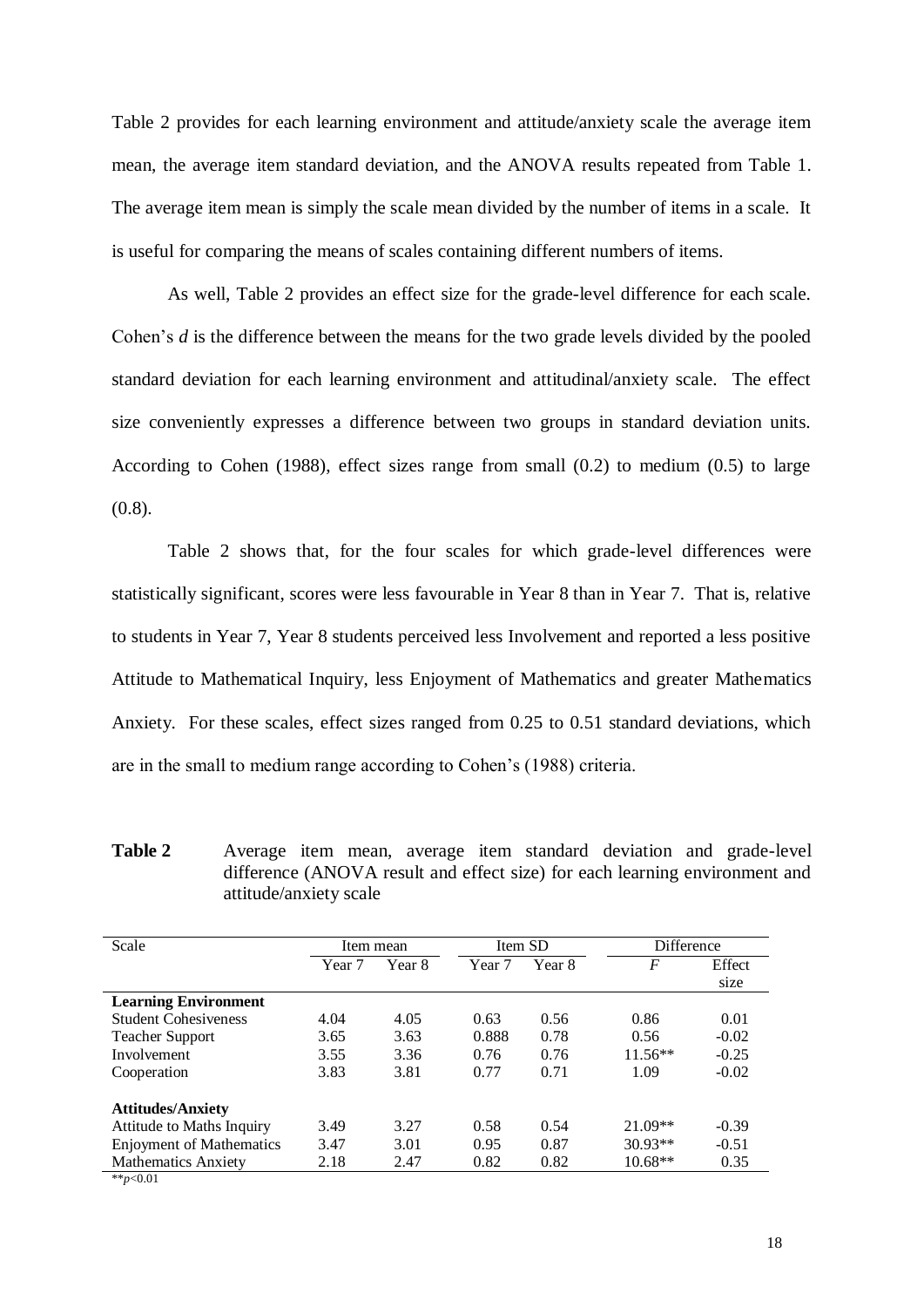However, because of the existence of significant grade−by−sex interactions for both Attitude to Mathematical Inquiry and Enjoyment of Mathematics (Table 1), grade-level differences for these two scales are revisited below.

## *Sex differences in learning environment and attitude/anxiety scales*

Table 3 provides ANOVA results (repeated from Table 1) and effect sizes for sex differences for the seven learning environment and attitude/anxiety scales. Interestingly, females held somewhat more favourable perceptions than males for all four learning environment scales, but males had somewhat more favourable attitude/anxiety scores than females on all scales (i.e. a higher Attitude to Mathematical Inquiry scores, higher Enjoyment of Mathematics scores and lower Mathematics Anxiety scores).

These differences were statistically significant for four scales (Student Cohesiveness, Cooperation, Enjoyment of Mathematics and Mathematics Anxiety) for which effect sizes ranged from 0.32 to 0.44 standard deviations, which would be classified as small to modest according to Cohen's (1988) criteria.

**Table 3** Average item mean, average item standard deviation and sex difference (ANOVA result and effect size) for each learning environment and attitude/anxiety scale

| Scale                           | Item mean |        | Item SD |        | Difference |         |
|---------------------------------|-----------|--------|---------|--------|------------|---------|
|                                 | Male      | Female | Male    | Female | F          | Effect  |
|                                 |           |        |         |        |            | size    |
| <b>Learning Environment</b>     |           |        |         |        |            |         |
| <b>Student Cohesiveness</b>     | 3.89      | 4.15   | 0.61    | 0.56   | $24.27**$  | 0.44    |
| <b>Teacher Support</b>          | 3.57      | 3.68   | 0.75    | 0.86   | 1.72       | 0.13    |
| Involvement                     | 3.38      | 3.46   | 0.77    | 0.75   | 2.19       | 0.11    |
| Cooperation                     | 3.66      | 3.92   | 0.77    | 0.69   | $16.24**$  | 0.35    |
|                                 |           |        |         |        |            |         |
| <b>Attitudes/Anxiety</b>        |           |        |         |        |            |         |
| Attitude to Maths Inquiry       | 3.40      | 3.33   | 0.61    | 0.54   | 0.94       | $-0.12$ |
| <b>Enjoyment of Mathematics</b> | 3.37      | 3.07   | 0.95    | 0.89   | $9.49**$   | $-0.32$ |
| <b>Mathematics Anxiety</b>      | 2.20      | 2.46   | 0.81    | 0.83   | $7.90**$   | 0.32    |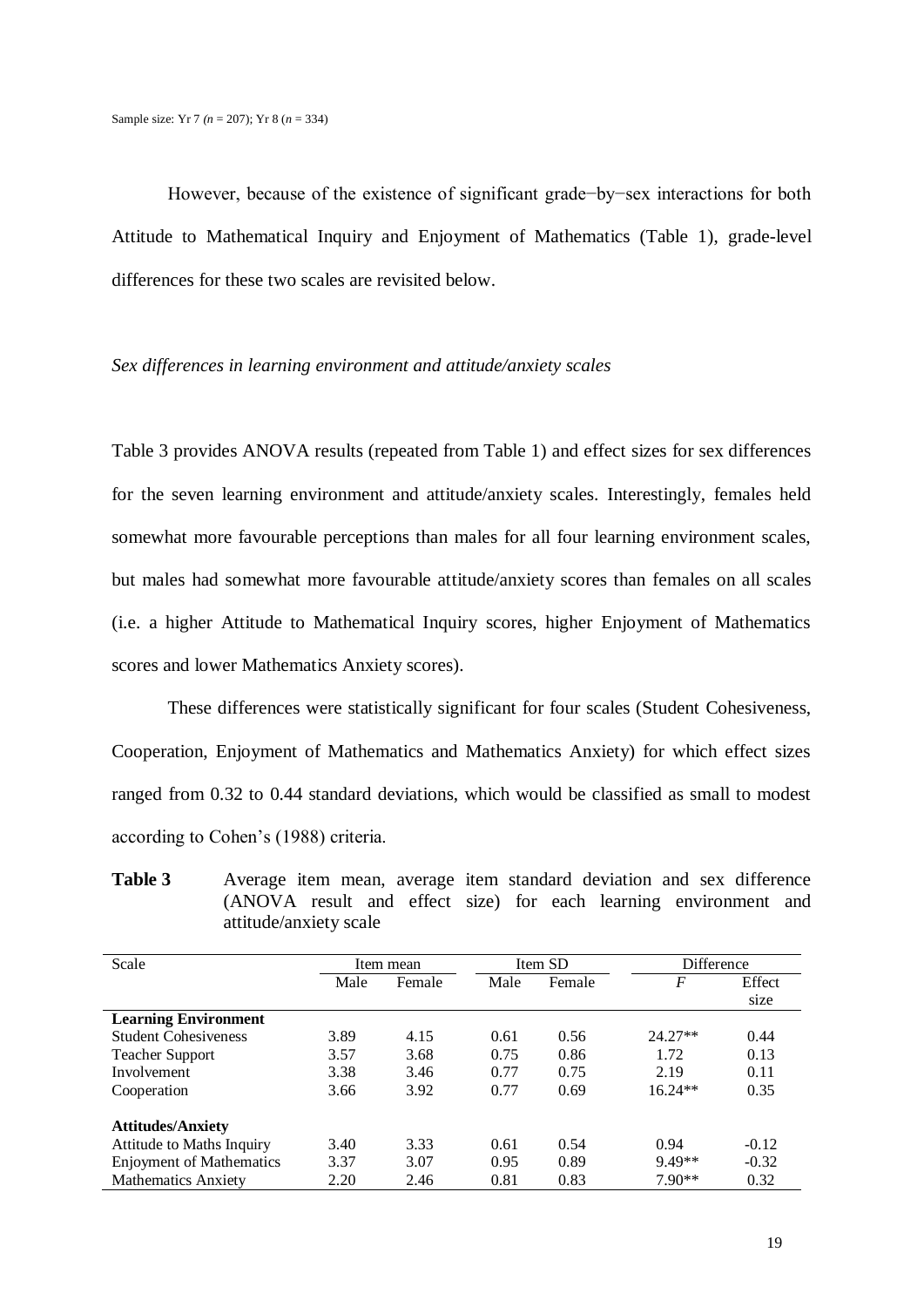However, because of the existence of a significant grade−by−sex interaction for Enjoyment of Mathematics (see Table 1), sex differences in Enjoyment need to be reconsidered below.

#### *Interaction between grade level and sex*

Table 1 shows that the grade−by−sex interaction was statistically significant for Attitude to Mathematical Inquiry and Enjoyment of Mathematics. This suggests that the interpretation of results for these two scales separately for grade level (Table 2) and sex (Table 3) are oversimplified. Therefore a graph of mean scores is provided for those two scales in Figure 1 in order to depict the scores of four groups: Year 7 males, Year 7 females, Year 8 males and Year 8 females.

For Attitude to Inquiry, scores were significantly higher in Year 7 than Year 8 (Table 2) but were similar overall for males and females (Table 3). Figure 1, however, suggests a more refined pattern. Although Inquiry scores were higher in Year 7 than Year 8 for students of both sexes, sex difference in Inquiry scores favoured males in Year 7 but favoured females in Year 8.

For Enjoyment, it previously was noted that scores were significantly higher for Year 7 than Year 8 (Table 2) and for males than females (Table 3). Figure 1 now can be used for a more sophisticated interpretation of grade-level and sex differences in Enjoyment. Although both males and females reported greater Enjoyment in Year 7 than Year 8, sex differences in Enjoyment favoured males in Year 7 but were virtually non-existent in Year 8.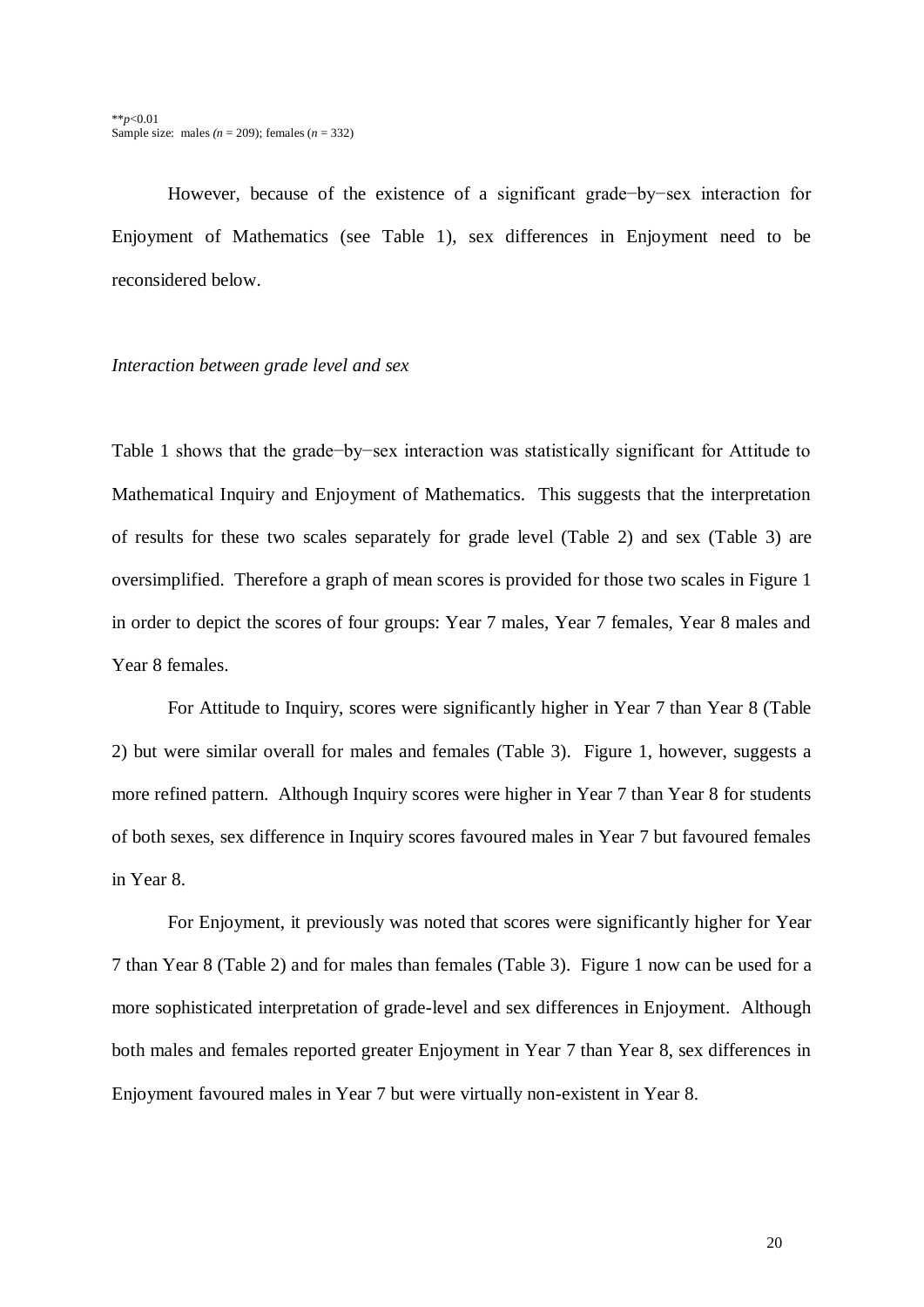



**Figure 1**: Grade−by−sex interactions for Attitude to Mathematical Inquiry and Enjoyment of Mathematics Lessons

# **Discussion and conclusion**

This research built upon previous studies that utilised learning environment and attitude instruments in investigating changes during the transition from primary to secondary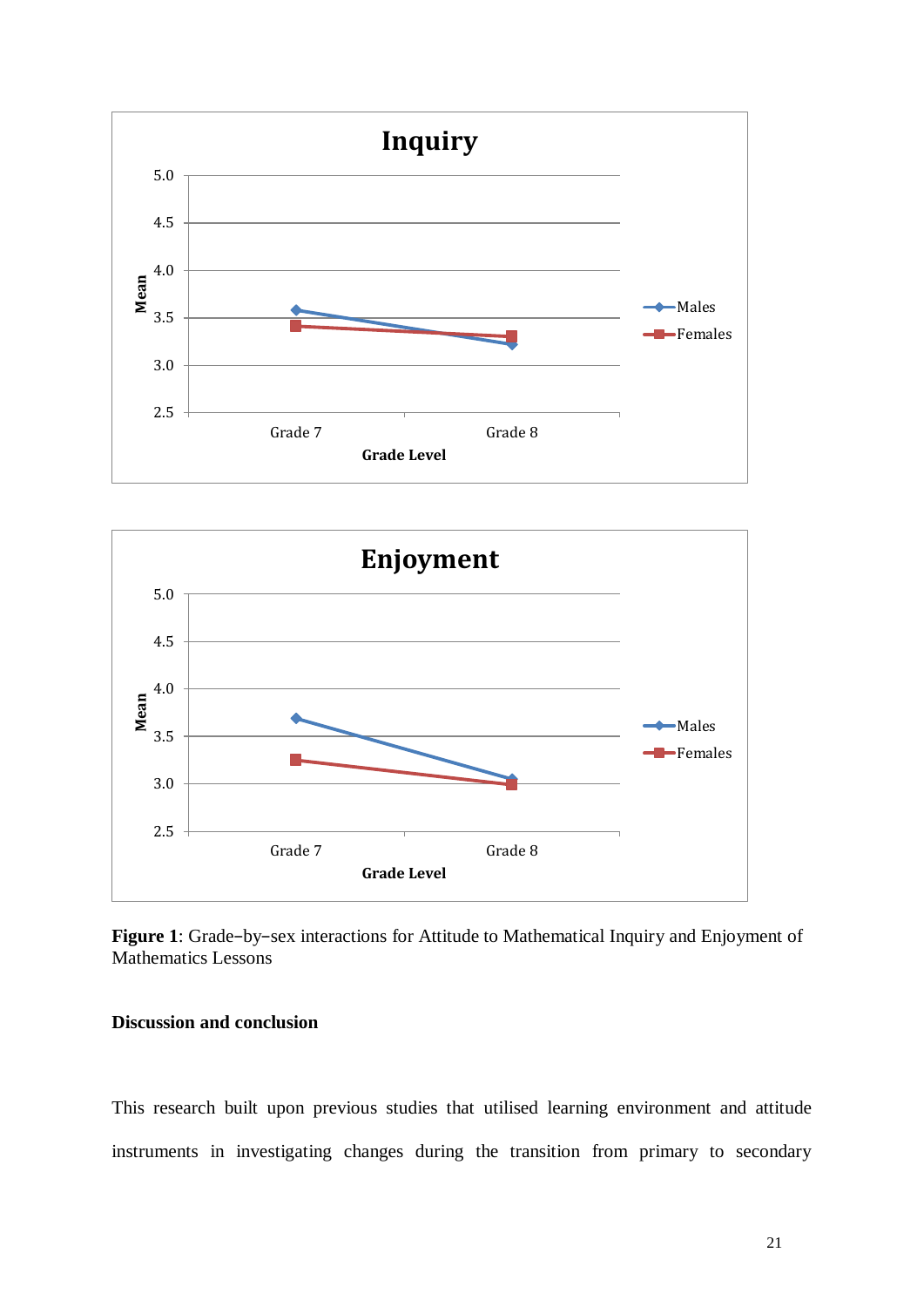schooling, especially for the school subject of mathematics. This study contributes to the field of learning environments in that there have been very few prior studies of transition from year 7 to year 8 mathematics and its associated effect on the learning environment and students' attitudes/anxiety. The research (Deieso, 2017) also makes a methodological contribution by cross-validating widely-applicable learning environment, attitude and anxiety scales (WIHIC, TOMRA and MAM) in South Australian mathematics classrooms and thereby making these instruments more accessible to future researchers and teachers.

Our study of the primary–secondary school transition with 541 South Australian mathematics students revealed that, relative to year 7 students, year 8 students reported less involvement in their classroom environments and a deterioration in attitudes to mathematics (namely, attitude to inquiry, enjoyment and anxiety). This pattern largely replicates past primary–secondary transition research among: American mathematics students who experienced a deterioration in the classroom environment (Midgley et al. 1991); Tasmanian science students who experienced a deterioration in teacher–student relationships, although changes differed with student gender and the size of the primary school (Ferguson and Fraser 2009); and South Australian mathematics students who perceived a deterioration in many dimensions of the classroom learning environment (Hine 2001). Interestingly in both Hine's study and our study in South Australia, students perceived a significant decline in classroom involvement across transition of approximately a quarter of a standard deviation.

Practical benefits of this research are that teachers potentially could gain greater awareness and understanding of this critical transition period and implement strategies to alleviate its negative effects on the learning environment and students' attitudes and anxiety. From a practical perspective, teachers could use our instruments in attempts to improve their own classroom learning environments, perhaps using approaches described by Fraser and Aldridge (2017).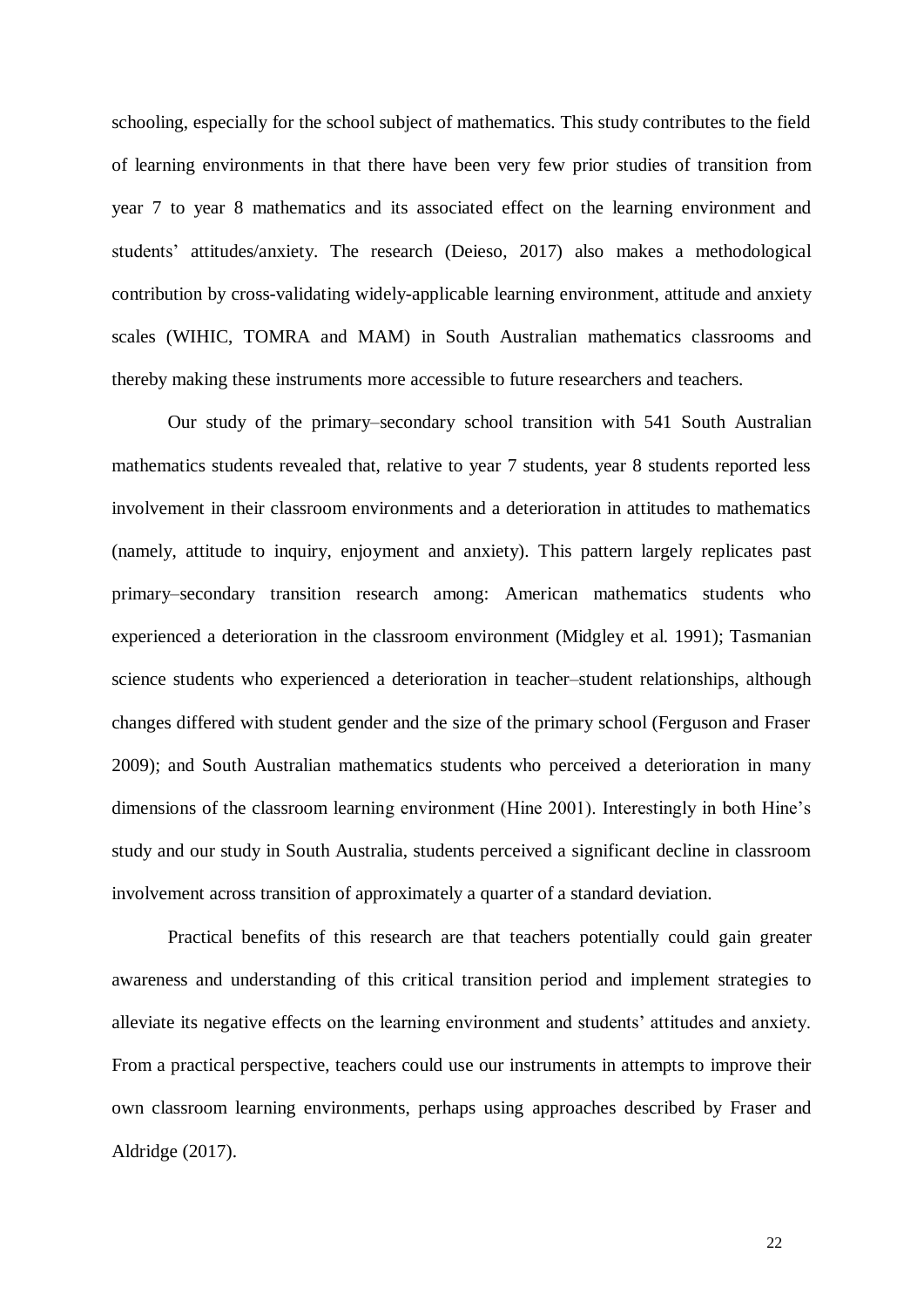As in all educational studies, our sample was of limited size and scope. A limited sample size limits the statistical power of data analyses. With a more-representative sample, one can more confidently generalise findings to a wider population. Therefore, in future research on transition, larger and more representative samples are recommended.

Another possible limitation is that we did not include qualitative methods. Tobin and Fraser (1998) advocate the combining of quantitative and qualitative approaches within learning environment studies to complement and reinforce each other, thereby making the study's findings more dependable, robust and clear. For example, Fraser's (1999) study involved multiple researchers utilising observations, student diaries, video recordings and field notes, as well as interviews with teachers, students, parents and administrators, whereas Aldridge, Fraser and Huang (1999) made use of narrative stories, observations and interviews. In future studies of transition between educational levels, the combining of quantitative and qualitative methods is desirable.

A limitation of our study's design was that it was cross-sectional (i.e. the year 7 sample involved different students from the year 8 sample) rather than longitudinal (i.e. the same students who comprised the year 7 sample also made up the year 8 sample) as in the case of Ferguson and Fraser (1999) and Hine (2001). However, longitudinal transition studies also have their limitations in that they present considerable logistical problems in trying to track students from a large number of feeder primary schools to a smaller number of linked secondary schools.

Because of the widespread use of and rapid development of technology, electronic versions of our questionnaires could be developed for future on-line use to make the researchers' task easier, create a better environment for delivering, collecting and storing surveys, and reduce the carbon footprint of printed questionnaires.

23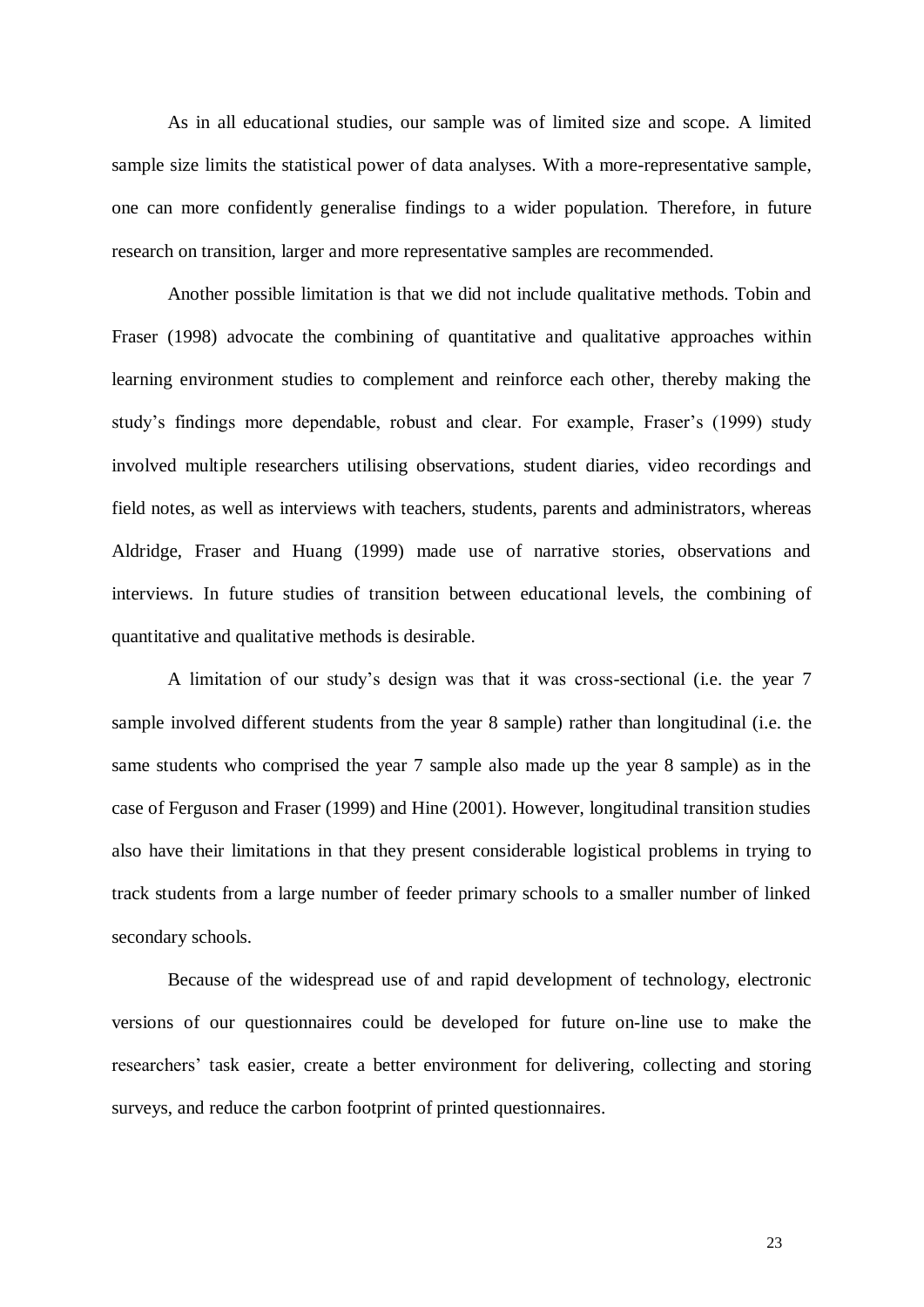Our study involving learning environment and attitude/anxiety criteria yielded many valuable results. However, it would be desirable in future transition studies also to include measures of mathematics achievement and other valued educational outcomes (e.g. critical thinking, mental health).

The methods of data analysis employed in our study (e.g. exploratory factor analysis, MANOVA) were appropriate and sophisticated and yielded significant insights. However, in future research, it could be worthwhile to supplement these approaches with other dataanalysis methods such as confirmatory factor analysis, hierarchical linear model (HLM) analysis and structural equation modelling (SEM).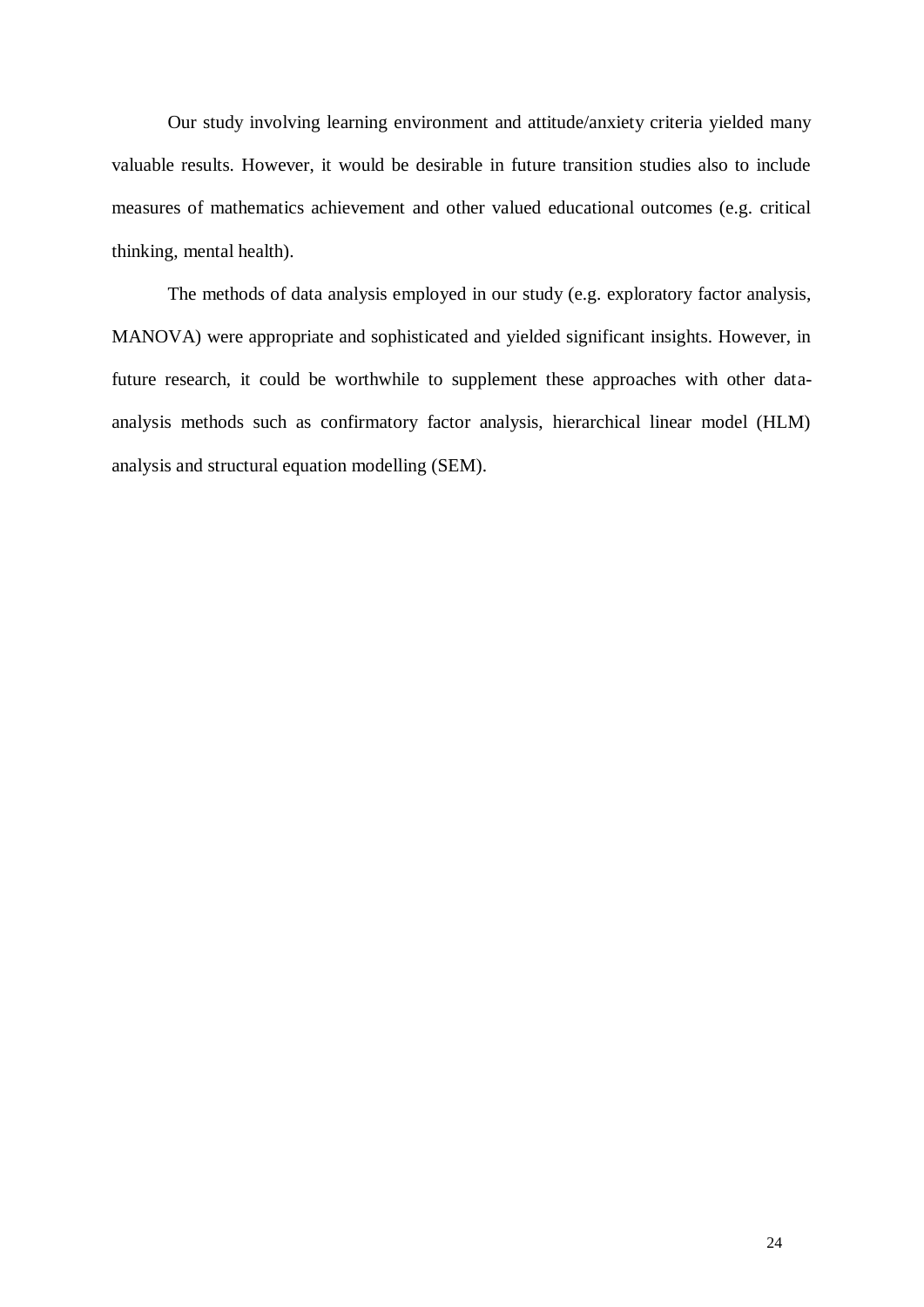# **Appendix A**

| Item              |              |         | <b>Factor Loadings</b> |             |
|-------------------|--------------|---------|------------------------|-------------|
|                   | Student      | Teacher | Involvement            | Cooperation |
|                   | Cohesiveness | Support |                        |             |
| SC <sub>1</sub>   | 0.64         |         |                        |             |
| SC <sub>2</sub>   | 0.42         |         |                        |             |
| SC <sub>3</sub>   | 0.55         |         |                        |             |
| SC <sub>4</sub>   | 0.72         |         |                        |             |
| SC <sub>5</sub>   | 0.57         |         |                        |             |
| SC <sub>6</sub>   | 0.37         |         |                        |             |
| SC7               | 0.62         |         |                        |             |
| SC <sub>8</sub>   | 0.35         |         |                        |             |
| TS1               |              | 0.64    |                        |             |
| TS <sub>2</sub>   |              | 0.73    |                        |             |
| TS3               |              | 0.71    |                        |             |
| TS4               |              | 0.66    |                        |             |
| TS5               |              | 0.72    |                        |             |
| TS6               |              | 0.75    |                        |             |
| TS7               |              | 0.69    |                        |             |
| TS8               |              | 0.61    |                        |             |
| IN1               |              |         | 0.73                   |             |
| IN <sub>2</sub>   |              |         | 0.80                   |             |
| IN3               |              |         | 0.47                   |             |
| IN4               |              |         | 0.62                   |             |
| IN <sub>5</sub>   |              |         | 0.41                   |             |
| IN <sub>6</sub>   |              |         | 0.58                   |             |
| IN7               |              |         | 0.42                   |             |
| IN <sub>8</sub>   |              |         | 0.44                   |             |
| CO1               |              |         |                        | 0.53        |
| CO <sub>2</sub>   |              |         |                        | 0.54        |
| CO <sub>3</sub>   |              |         |                        | 0.56        |
| CO <sub>4</sub>   |              |         |                        | 0.61        |
| CO <sub>5</sub>   |              |         |                        | 0.47        |
| CO <sub>6</sub>   |              |         |                        | 0.61        |
| CO <sub>7</sub>   |              |         |                        | 0.59        |
| CO8               |              |         |                        | 0.60        |
| % Variance        | 5.73         | 35.98   | 4.04                   | 9.51        |
| Eigenvalue        | 1.83         | 11.51   | 1.29                   | 3.04        |
| Alpha reliability | 0.83         | 0.90    | 0.87                   | 0.87        |

Factor Analysis Results for Learning Environment Scales

*N*=541 students

Factor loadings less than 0. 35 have been omitted from the table.

Principal axis factoring with varimax rotation and Kaiser normalisation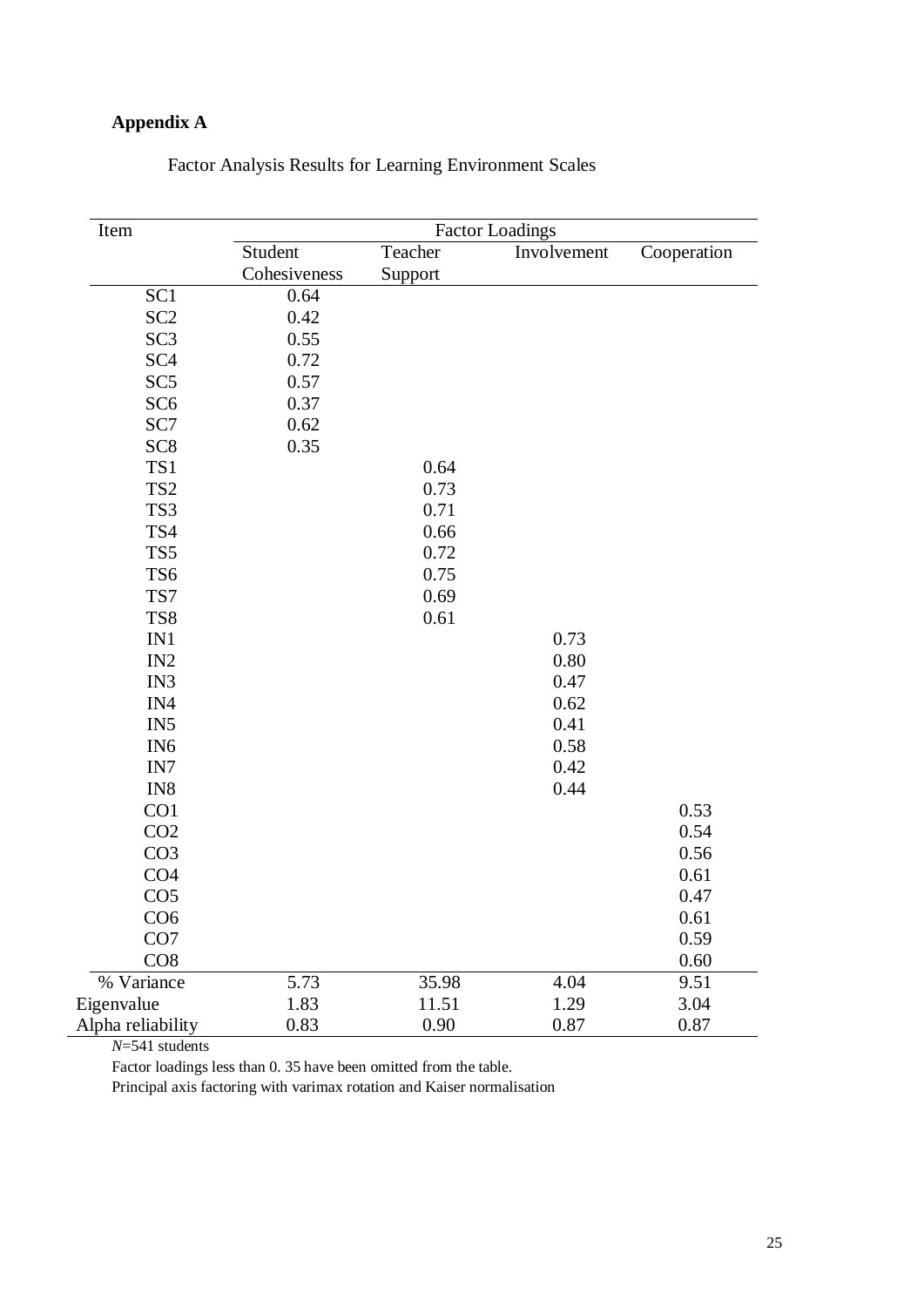# **Appendix B**

| Item              |                      | <b>Factor Loadings</b> |                      |
|-------------------|----------------------|------------------------|----------------------|
|                   | <b>Maths Inquiry</b> | Maths Enjoyment        | <b>Maths Anxiety</b> |
| MI                | 0.46                 |                        |                      |
| MI2               | 0.37                 |                        |                      |
| MI3               | 0.36                 |                        |                      |
| MI4               | 0.47                 |                        |                      |
| MI5               | 0.35                 |                        |                      |
| MI <sub>6</sub>   | 0.43                 |                        |                      |
| MI7               | 0.57                 |                        |                      |
| MI8               | 0.60                 |                        |                      |
| MI9               | 0.35                 |                        |                      |
| MI10              | 0.59                 |                        |                      |
| ME1               |                      | 0.82                   |                      |
| ME2               |                      | 0.76                   |                      |
| ME3               |                      | 0.64                   |                      |
| ME4               |                      | 0.73                   |                      |
| ME5               |                      | 0.74                   |                      |
| ME <sub>6</sub>   |                      | 0.52                   |                      |
| ME7               |                      | 0.87                   |                      |
| ME8               |                      | 0.49                   |                      |
| ME9               |                      | 0.86                   |                      |
| <b>ME10</b>       |                      | 0.67                   |                      |
| MAM1              |                      |                        | 0.43                 |
| MAM <sub>2</sub>  |                      |                        | 0.68                 |
| MAM3              |                      |                        | 0.55                 |
| MAM4              |                      |                        | 0.68                 |
| MAM <sub>5</sub>  |                      |                        | 0.66                 |
| MAM <sub>6</sub>  |                      |                        | 0.67                 |
| MAM7              |                      |                        | 0.76                 |
| MAM <sub>8</sub>  |                      |                        | 0.62                 |
| % Variance        | 7.46                 | 29.59                  | 11.76                |
| Eigenvalue        | 2.08                 | 8.28                   | 3.29                 |
| Alpha reliability | 0.96                 | 0.65                   | 0.85                 |

Factor Analysis Results for Attitude and Anxiety Scales

*N*=541 students

Factor loadings less than 0.35 have been omitted from the table.

Principal axis factoring with varimax rotation and Kaiser normalisation.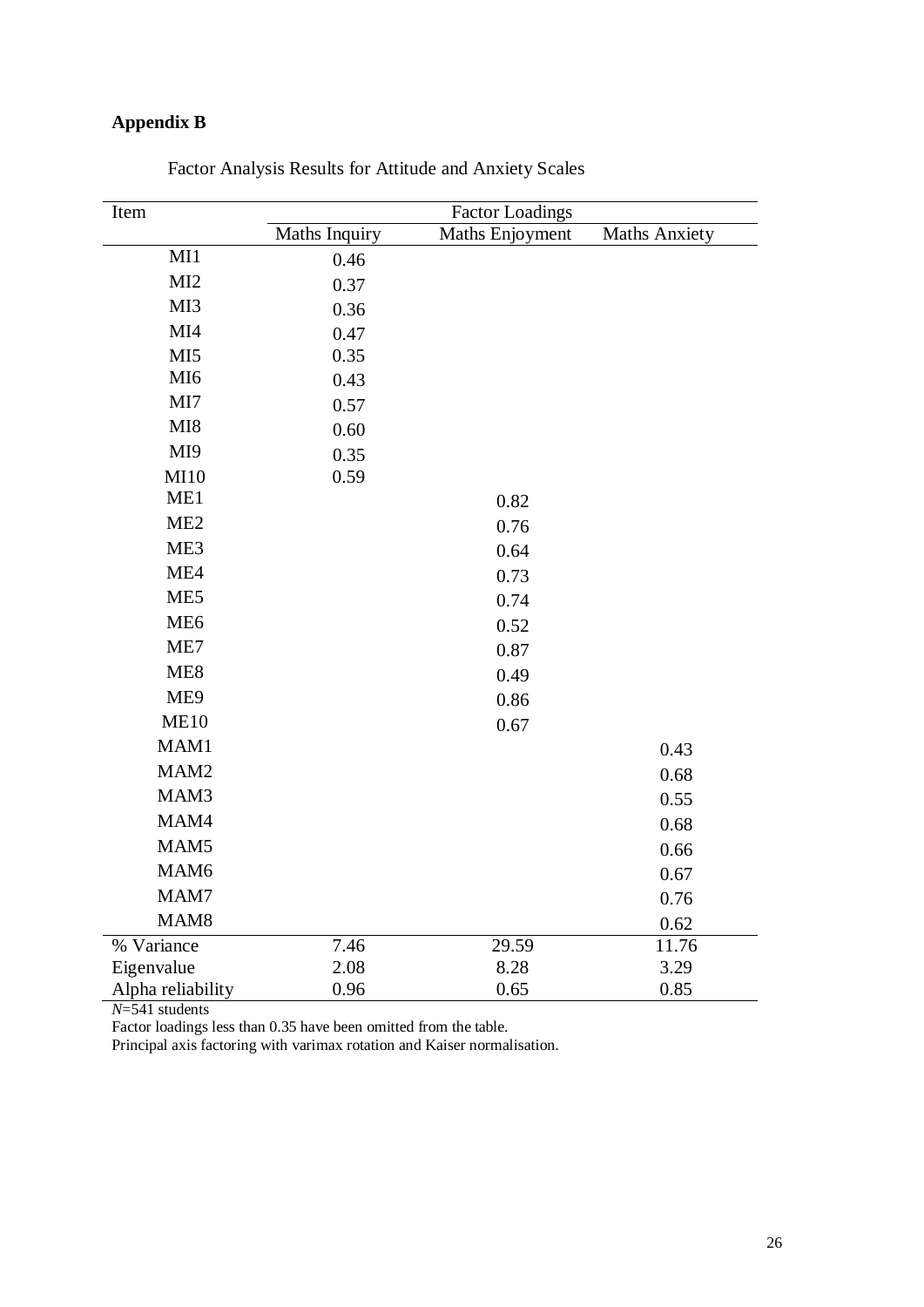# **References**

- Aarnos, E., & Perkkila, P. (2012). Early signs of mathematics anxiety? *Procedia – Social and Behavioral Sciences, 46*, 1495-1499.
- Abbasi, M., Samadzadeh, M., & Shahbazzadegan, B. (2013). Study of mathematics anxiety in high school students and its relationship with self-esteem and teachers' personality characteristics. *Procedia – Social and Behavioral Sciences, 83*, 672-677.
- Afari, E., Aldridge, J. M., Fraser, B. J., & Khine, M. S. (2013). Students' perceptions of the learning environment and attitudes in game-based mathematics classrooms. *Learning Environments Research, 16*, 131-150.
- Aiken, L.R. (2002). *Attitudes and related psychosocial constructs: Theories, assessment, and research.* Thousand Oaks, CA: Sage Publications.
- Aldridge, J. M., & Fraser, B. J. (2000). A cross-cultural study of classroom learning environments in Australia and Taiwan. *Learning Environments Research, 3,* 101-134.
- Aldridge, J. M., & Fraser, B. J. (2008). *Outcomes-focused learning environments: Determinants and effects* (Advances in Learning Environments research series). Rotterdam, The Netherlands: Sense Publishers.
- Aldridge, J. M., Fraser, B. J., & Huang, I. T.-C. (1999). Investigating classroom environments in Taiwan and Australia with multiple research methods. *Journal of Educational Research, 93,* 48-62.
- Aldridge, J. M., Fraser, B. J., & Sebela, M. P. (2004). Using teacher action research to promote constructivist learning environments in South Africa. *South African Journal of Education, 24*(4), 245-253.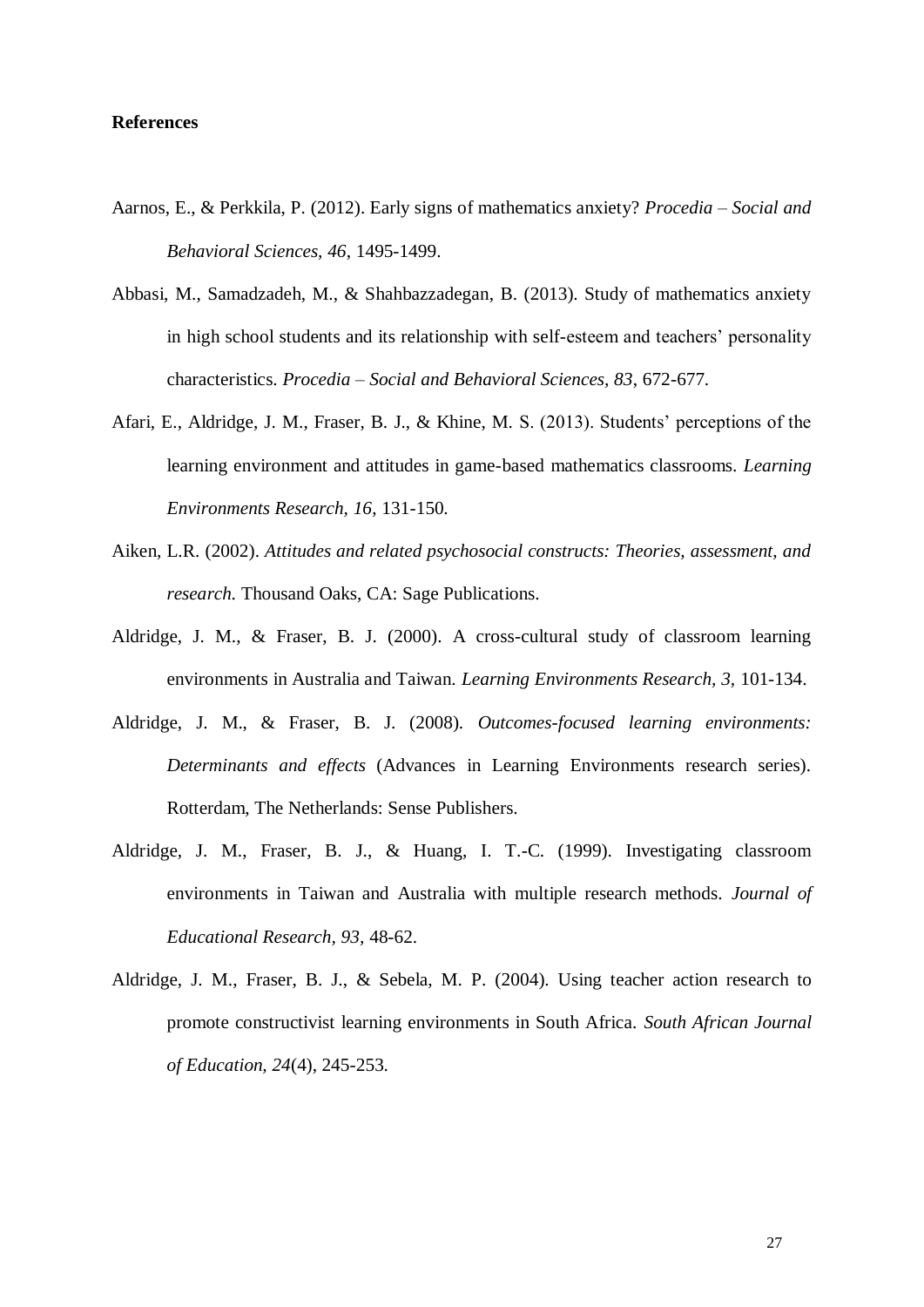- Allen, D., & Fraser, B. J. (2007). Parent and student perceptions of classroom learning environment and its association with student outcomes. *Learning Environments Research, 10,* 67-82.
- Allport, G.W. (1935). Attitudes. In C. Murchison (Ed.), *Handbook of social psychology* (pp. 798-844). Worcester, MA: Clark University Press.
- Al Mutawah, M. A. (2015). The influence of mathematics anxiety in middle and high school on students' math achievement. *International Education Studies, 8*(11), 239-252.
- Anderman, E. M., & Midgley, C. (1997). Changes in achievement goal orientations, perceived academic competence, and grades across transition to middle-level schools. *Contemporary Educational Psychology***,** *22*, 269-298.
- Ashton, R. (2008). Children's views and transition. Improving the transfer to secondary school: How every child's voice can matter. *Support for Learning*, *23*(4), 176-182.
- Bru, E., Stornes, T., Munthe, E., & Thuen, E. (2010). Students' perception of teacher support across the transition from primary to secondary school. *Scandinavian Journal of Educational Research*, *54*(6), 519-533.
- Burden, R. L., & Fraser, B. J. (1993). Use of classroom environment assessments in school psychology: A British perspective. *Psychology in the Schools, 30*(3), 232-240.
- Byrne, D. B., Hattie, J. A., & Fraser, B. J. (1986). Student perceptions of preferred classroom learning environment. *The Journal of Educational Research, 80*(1), 10-18.
- Catlioglu, H., Birgin, O., Costu, S., & Gurbuz, R. (2009). The level of mathematics anxiety among pre-service elementary school teachers. *Procedia Social and Behavioral Sciences, 1*, 1578-1581.
- Charalampous, K., & Kokkinos, C. M. (2017). The Greek elementary ''What Is Happening In this Class?''(G-EWIHIC): A three-phase multi-sample mixed-methods study. *Studies in Educational Evaluation*, *52*, 55–70.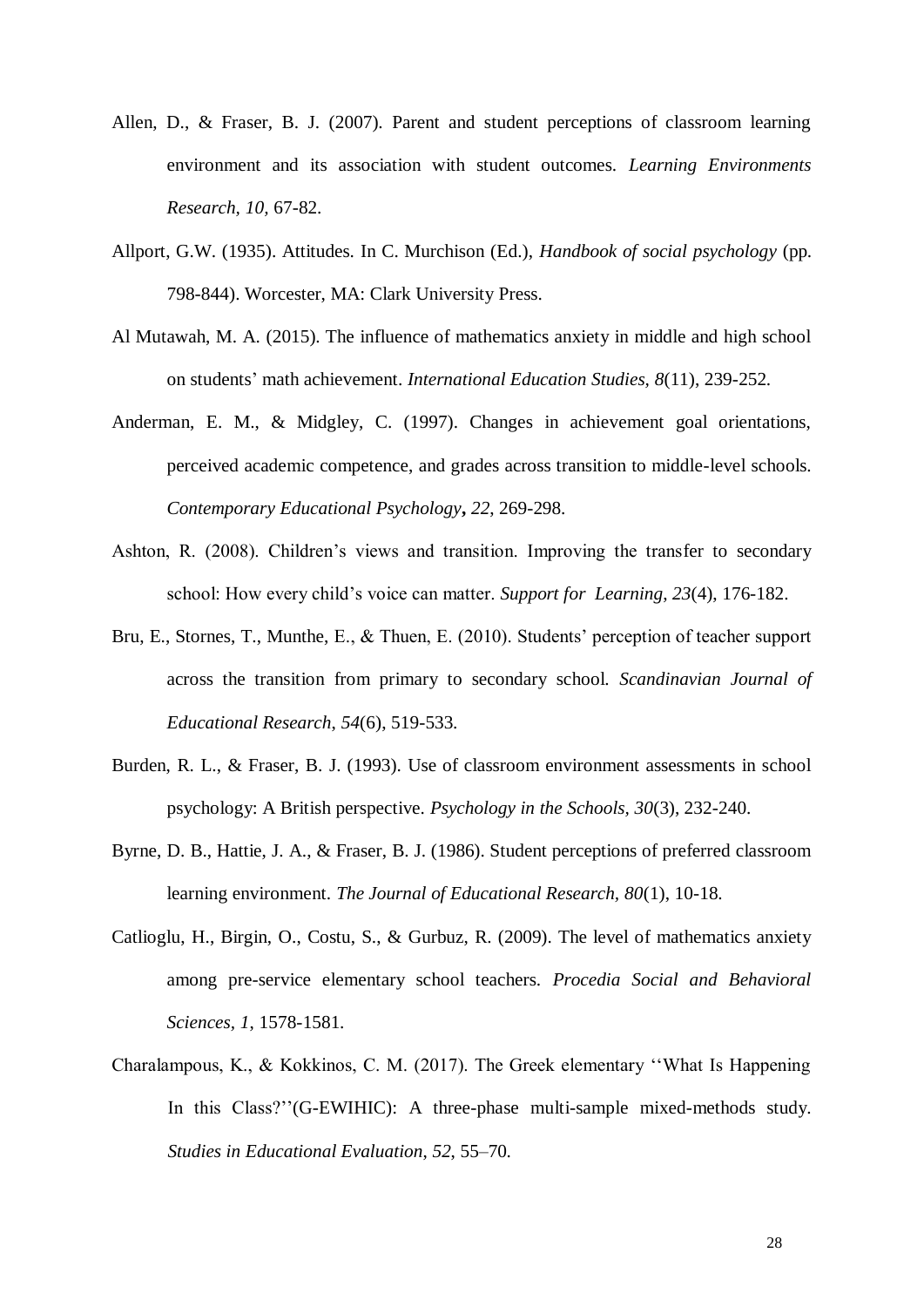- Chionh, Y. H., & Fraser, B. J. (2009). Classroom environment, achievement, attitudes and self-esteem in geography and mathematics in Singapore. *International Research in Geographical and Environmental Education, 18,* 29-44.
- Chipangura, A., & Aldridge, J. (2016). Impact of multimedia on students' perceptions of the learning environment in mathematics classrooms. *Learning Environments Research*, *20*, 121–138.
- Cohen, J. (1988). *Statistical power analysis for the behavioral sciences* (2<sup>nd</sup> ed.). New York: Academic Press.
- Cohn, S. T., & Fraser, B. J. (2016). Effectiveness of student response systems in terms of learning environment, attitudes and achievement. *Learning Environments Research*, *19*, 153-167.
- Crypton, D. (1981). Mathophobia: A disastrous hang-up. *Science Digest*, July, 121-123.
- Deieso, D. (2017). *Changes in learning environment and students' attitudes and anxiety associated with the transition from primary to secondary school mathematics.* Unpublished PhD thesis, Curtin University.
- Dorman, J. P. (2003). Cross-national validation of the What Is Happening In this Class? (WIHIC) questionnaire using confirmatory factor analysis. *Learning Environments Research, 6,* 231-245.
- Dorman, J. P. (2008). Use of multitrait-multimethod modelling to validate actual and preferred forms of the What Is Happening In this Class? (WIHIC) questionnaire. *Learning Environments Research*, *11*, 179-193.
- Eccles, J. S., Midgley, C., Wigfield, A., Buchanan, C. M., Reuman, D., Flanagan, C., & MacIver, D. (1993). Development during adolescence. The impact of Stage-Environment fit on young adolescents' experiences in schools and in families. *American Psychologist, 48*(2), 90-101.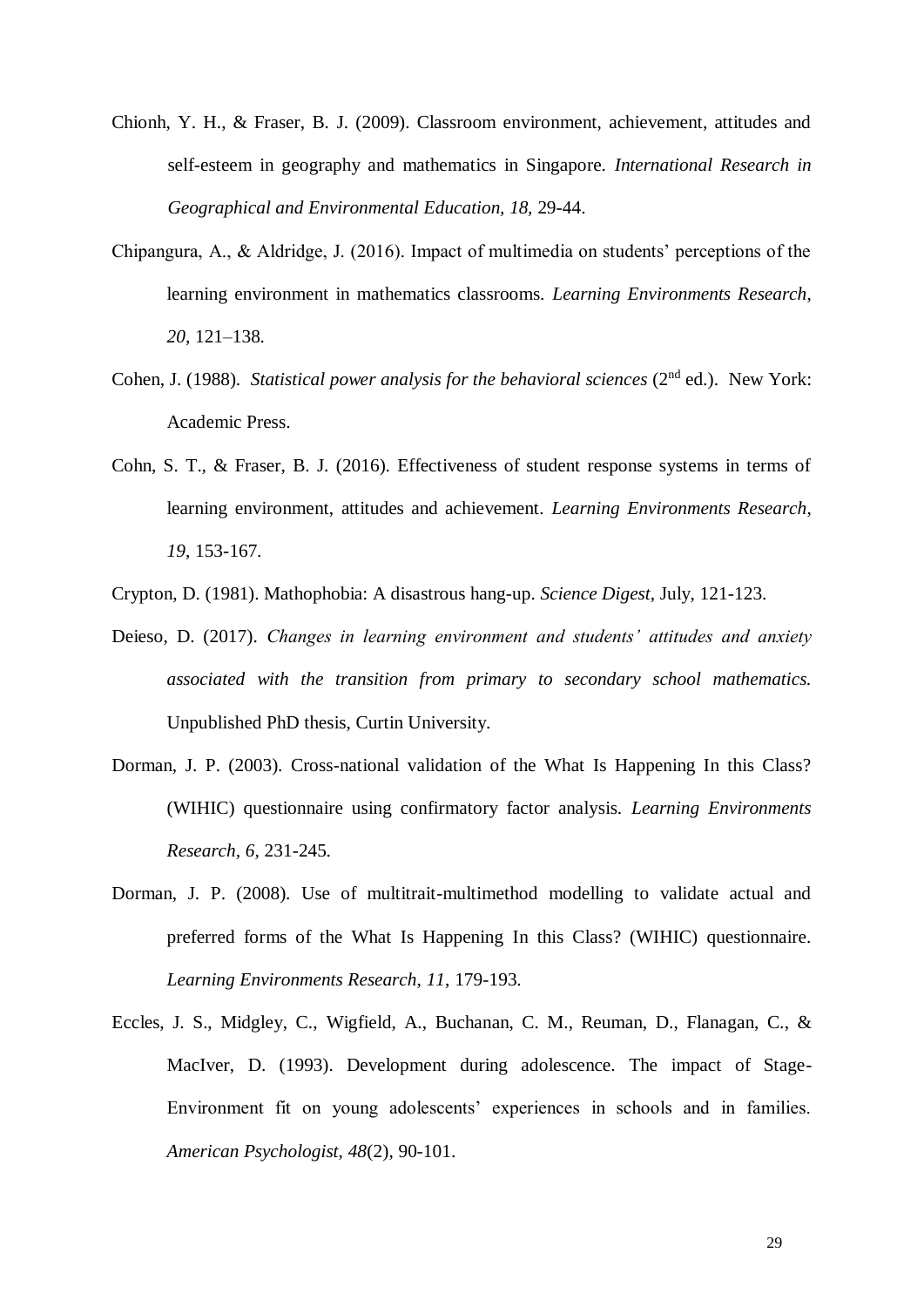- Feldlaufer, H., Midgley, C., & Eccles, J.S. (1988). Student, teacher, and observer perceptions of the classroom environment before and after the transition to junior high school. *The Journal of Early Adolescence*, *8*, 133-156.
- Ferguson, P. D., & Fraser, B. J. (1999). Changes in learning environment during the transition from primary to secondary school. *Learning Environments Research*, *1*, 369-383.
- Finlayson, M. (2014). Addressing math anxiety in the classroom. *Improving Schools, 17*(1), 99-115.
- Fraser, B. J. (1978). Development of a test of science related attitudes. *Science Education, 62*, 509-515.
- Fraser, B. J. (1981a). Using environmental assessments to make better classrooms. *Journal of Curriculum Studies, 13*(2), 131-144.
- Fraser, B. J. (1981b). *Test of science-related attitudes (TOSRA)*. Melbourne, Australia: Australian Council for Educational Research.
- Fraser, B. J. (1982). Individualized classroom environment questionnaire. *American Journal of Evaluation, 3*(2), 72-73.
- Fraser, B. J. (1999). "Grain sizes" in learning environment research: Combining qualitative and quantitative methods. In H. C. Waxman & H. J. Walberg (Eds.), *New directions for teaching practice and research* (pp. 285-296). Berkeley, CA: McCutchan.
- Fraser, B. J. (2007). Classroom learning environments. In S. K. Abell & N.G. Lederman (Eds.), *Handbook of research on science education* (pp. 103-124). Mahwah, NJ: Lawrence Erlbaum Associates.
- Fraser, B. J. (2012). Classroom learning environments: Retrospect, context and prospect. In B. J. Fraser, K. G. Tobin, & C. J. McRobbie (Eds.), *Second international handbook of science education* (pp. 1191-1239). New York: Springer.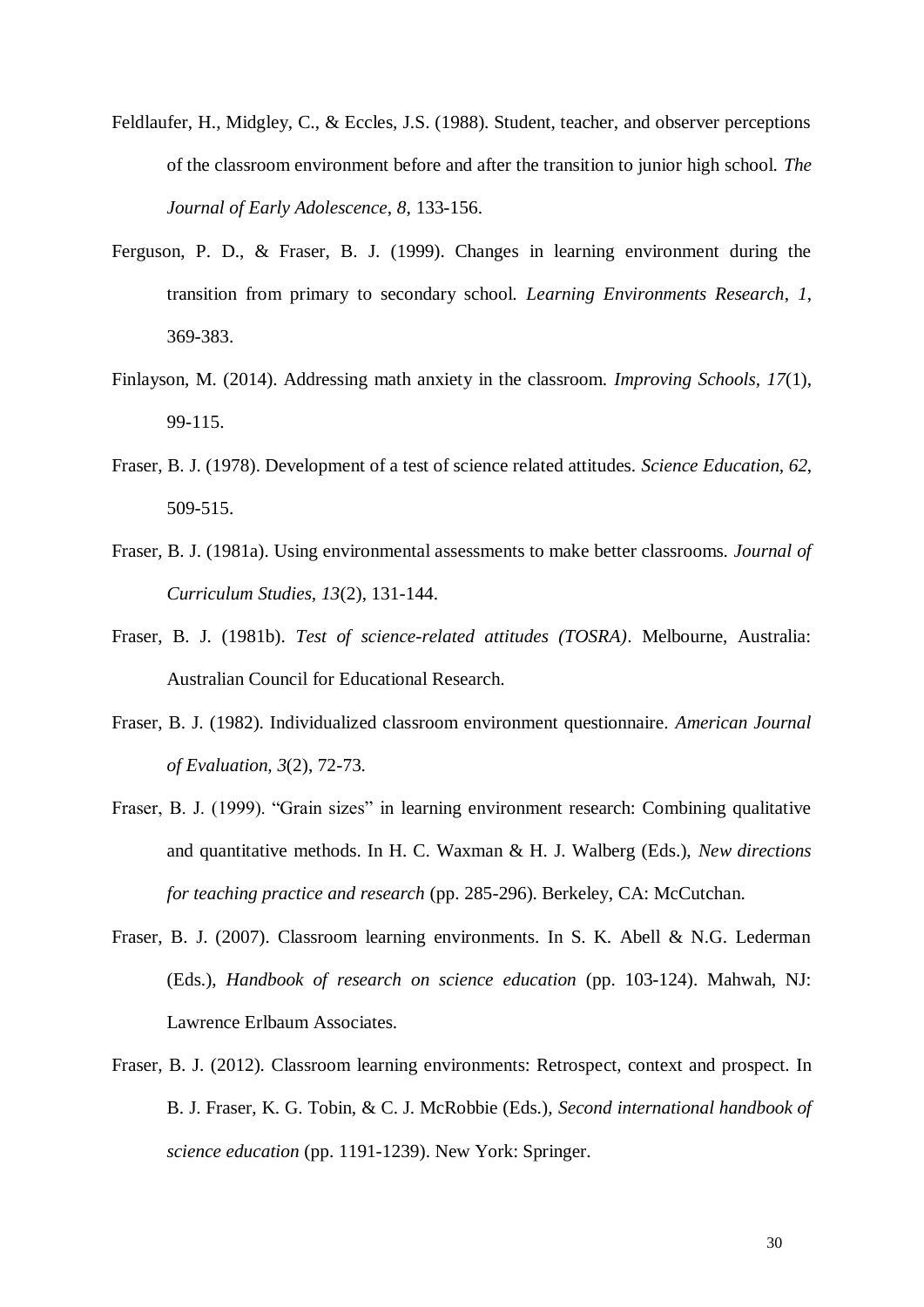- Fraser, B. J. (2014). Classroom learning environments: Historical and contemporary perspectives. In N. G. Lederman & S. K. Abell (Eds.), *Handbook of research on science education* (pp. 104–119). New York: Routledge.
- Fraser, B. J., & Aldridge, J. M. (2017). Improving classrooms through assessment of learning environment. In J. P. Bakken (Ed.), *Classrooms Volume 1: Assessment practices for teachers and student improvement strategies* (pp. 91-107). New York: Nova Science Publishers.
- Fraser, B. J., Aldridge, J. M., & Adolphe, F. S. (2010). A cross-national study of science classroom environments in Australia and Indonesia. *Research in Science Education*, *40*, 551-571.
- Fraser. B. J., & Butts, W. L. (1982). Relationship between perceived levels of classroom individualization and science-related attitudes. *Journal of Research in Science Teaching, 19*(2), 143-154.
- Fraser, B. J., & Fisher, D. L. (1983). Development and validation of short forms of some instruments measuring student perceptions of actual and preferred classroom learning environment. *Science Education, 67* (1), 115-131.
- Fraser, B. J., Giddings, G. J., & McRobbie, C. J. (1995). Evolution and validation of a personal form of an instrument for assessing science laboratory classroom environments. *Journal of Research in Science Teaching, 32*(4), 399-422.
- Fraser, B. J., & Kahle, J. B. (2007). Classroom, home and peer environment influences on student outcomes in science and mathematics: An analysis of systemic reform data. *International Journal of Science Education, 29*, 1891-1909.
- Fraser, B. J., & Lee, S. S. U. (2009). Science laboratory classroom environments in Korean high schools. *Learning Environments Research, 12,* 67-84.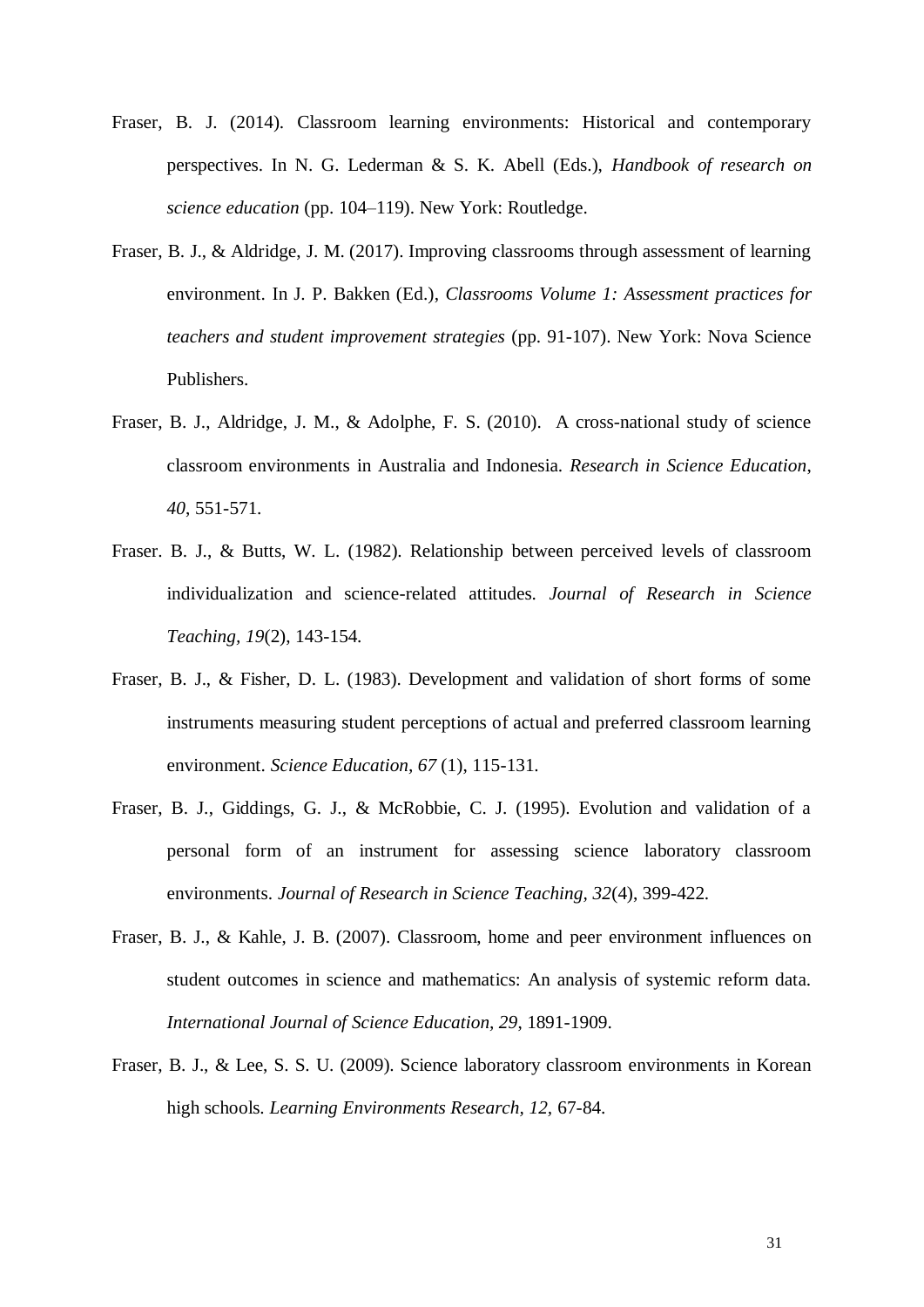- Fraser, B. J., McRobbie, C. J. & Fisher, D. L. (1996, April). *Development, validation and use of personal and class forms of a new classroom environment instrument*. Paper presented at the annual meeting of the American Educational Research Association, New York.
- Fraser, B. J., & Tobin, K. G. (Eds.). (1987). *Exemplary practice in science and mathematics education.* Perth: Key Centre for School Science and Mathematics, Curtin University.
- Galton, M., & Morrison, I. (2000). Concluding comments. Transfer and transition: The next steps. *International Journal of Educational Research*, *33*, 443-449.
- Goh, S. C., & Fraser, B. J. (2000). Teacher interpersonal behaviour and elementary students' outcomes. *Journal of Research in Childhood Education, 14*(2), 216-231.
- Gough, M. F. (1954). Mathemaphobia: Causes and treatments. *Clearing House*, *28*, 290-294.
- Guillen, M. (1984). *Bridges to infinity*. London, UK. Rider & Company.
- Hayes, D., & Chodkiewicz, A. (2006). School-community links: Supporting learning in the middle years. *Research Papers in Education*, *21*(1), 3-18.
- Helding, K. A., & Fraser, B. J. (2013). Effectiveness of NBC (National Board Certified) teachers in terms of learning environment, attitudes and achievement among secondary school students. *Learning Environments Research, 16,* 1-21.
- Hine, P. (2001). *Classroom environment and the transition to secondary schooling.*  Unpublished PhD thesis, Curtin University.
- Hopko, D. R., Mahadevan, R., Bare, R. L., & Hunt, M. K. (2003). The Abbreviated Math Anxiety Scale (AMAS): Construction, validity, and reliability. *Assessment, 10(2),* 178-182.
- Hunt, G. E. (1985). Math anxiety–Where do we go from here? *Focus on Learning Problems in Mathematics*, *7*(2), 29-40.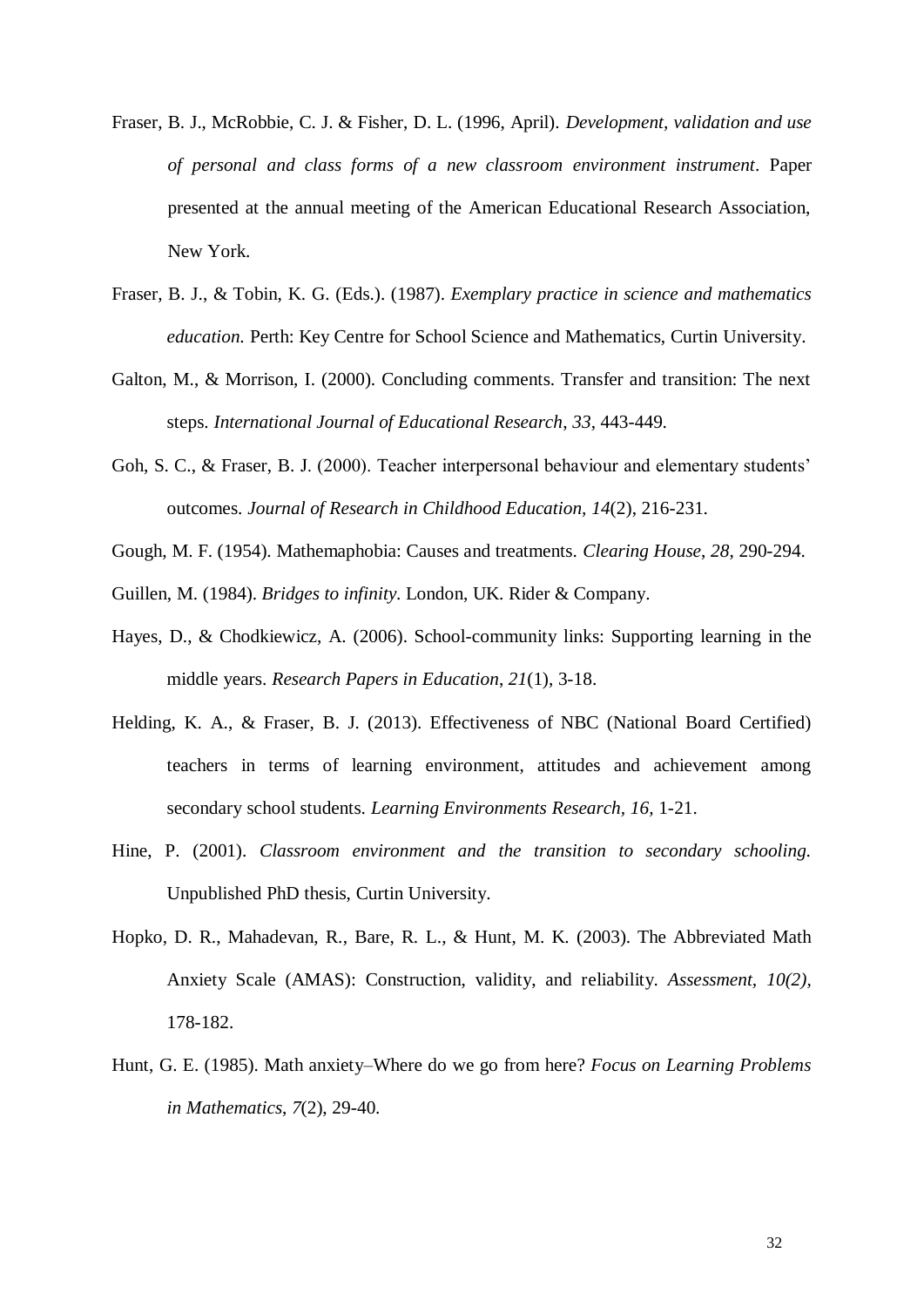- Idiris, S., & Fraser, B. J. (1997). Psychosocial environment of agricultural science classrooms in Nigeria. *International Journal of Science Education, 19*, 79-91.
- Haciomeroglu, G. (2013). Mathematics anxiety and mathematical beliefs: What is the relationship in elementary pre-service teachers? *IUMPST: The Journal, 5*, 1-9.
- Jackson, C. D., & Leffingwell, R. J. (1999). The role of instructors in creating math anxiety in students from kindergarten through college. *Mathematics Teacher*, *92*(7), 583-586.
- Jansen, B. R. J., Louwerse, J., Straatemeier, M., Van der Ven, S. H. G., Klinkenberg, S., & Van der Maas, H. L. J. (2013). The influence of experiencing success in math on math anxiety, perceived math competence, and math performance. *Learning and Individual Differences, 24*, 190-197.
- John-Henderson, N. A., Rheinschmidt, M. L., & Mendoza-Denton, R. (2015). Cytokine responses and math performance: The role of stereotype threat and anxiety reappraisals. *Journal of Experimental Social Psychology, 56*, 203- 206.
- Kaiser, H. (1974). An index of factorial simplicity. *Psychometrika*, *39*, 31–36.
- Khine, M. S. (Ed.). (2015). *Attitude measurements in science education: Classic and contemporary approaches.* Charlotte, NC: Information Age Publishing.
- Khine, M. S., Fraser, B. J., Afari, E., Oo, Z., & Kyaw, T. T. (in press). Student perceptions of the learning environment in tertiary science classrooms in Myanmar. *Learning Environments Research.* doi 10.10077s10984-017-9250-0
- Khoo, H. S., & Fraser, B. J. (2008). Using classroom psychosocial environment in the evaluation of adult computer application courses in Singapore. *Technology, Pedagogy and Education, 17*(1), 67-81.
- Kim, H. B., Fisher, D. L., & Fraser, B. J. (2000). Classroom environment and teacher interpersonal behaviour in secondary science classrooms in Korea. *Evaluation and Research in Education, 14*, 3-22.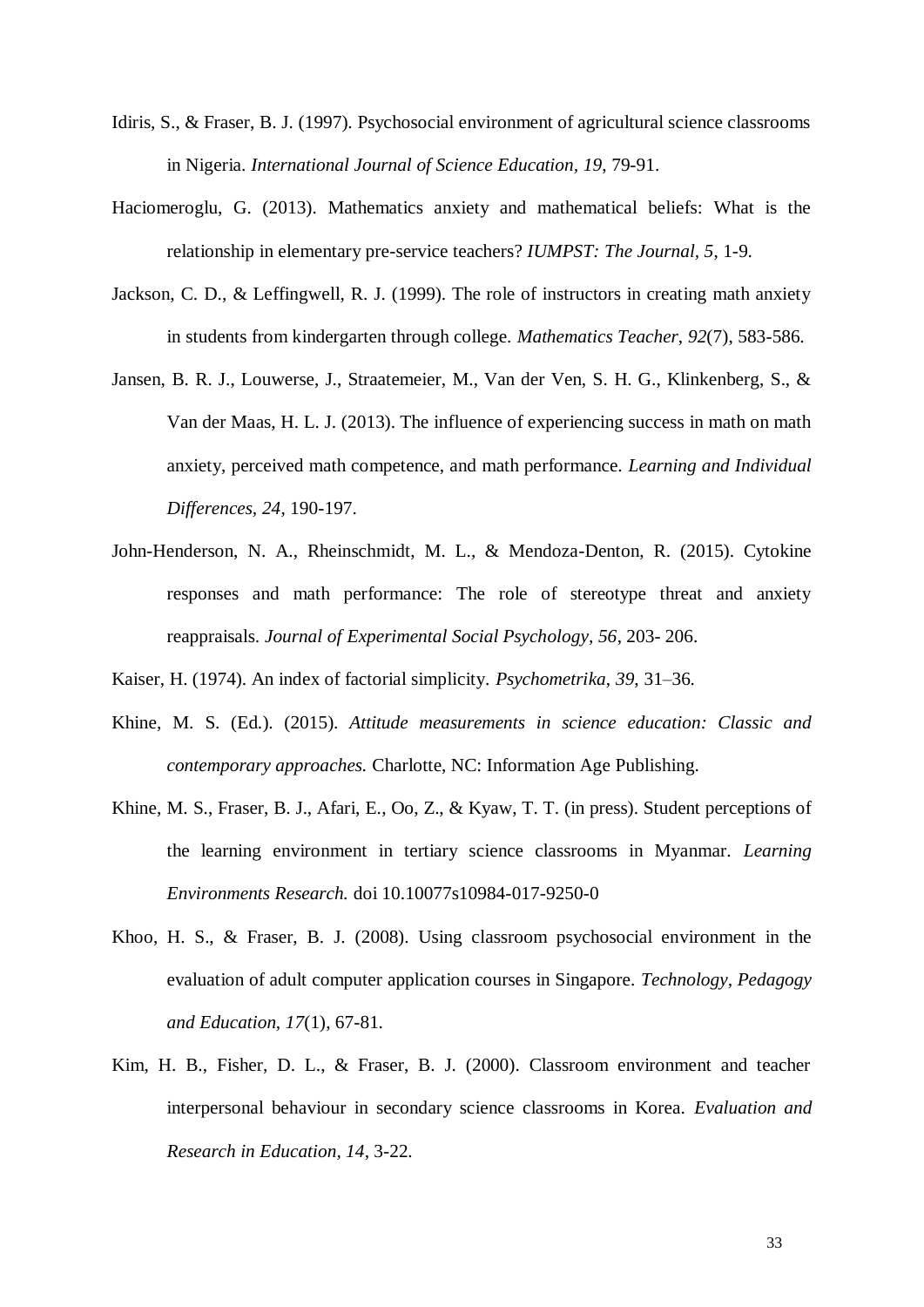- Kind, P.K., & Barmby, P. (2011). Defending attitude scales. In I. M. Saleh and M. S. Khine (Eds.), *Attitude research in science education: Classic and contemporary measurements* (pp. 117-135). Charlotte, NC: Information Age Publishing.
- Kind, P., Jones, K., & Barmby, P. (2007). Developing attitudes towards science measures. *International Journal of Science Education, 29,* 871-893.
- Koh, N. K., & Fraser, B. J. (2014). Learning environments associated with use of mixed mode delivery model among secondary business studies students in Singapore. *Learning Environments Research*, *17*, 157-171.
- Koul, R. B., & Fisher, D. L. (2005). Cultural background and students' perceptions of science classroom learning environment and teacher interpersonal behaviour in Jammu, India. *Learning Environments Research, 8,* 195-211.
- Kvedere, L. (2014). Mathematics self-efficacy, self-concept and anxiety among 9th grade students in Latvia. *Procedia – Social and Behavioral Sciences, 116*, 2687-2690.
- Lewin, K. (1936). *Principles of topological psychology*. New York: McGraw.
- Lim, C.-T. D., & Fraser, B. J. (2017). *Learning environments in research in English classrooms*. Unpublished paper, Curtin University.
- MacLeod, C., & Fraser, B. J. (2010). Development, validation and application of a modified Arabic translation of the What Is Happening In this Class? (WIHIC) questionnaire. *Learning Environments Research*, *13*, 105-125.
- Maher, D. (2010). Supporting students' transition from primary school to high school using the internet as a communication tool. *Technology, Pedagogy and Education*, *19*(1), 17-30.
- Marchis, I. (2011). Factors that influence secondary school students' attitude to mathematics. *Procedia – Social and Behavioral Sciences, 29*, 786-793.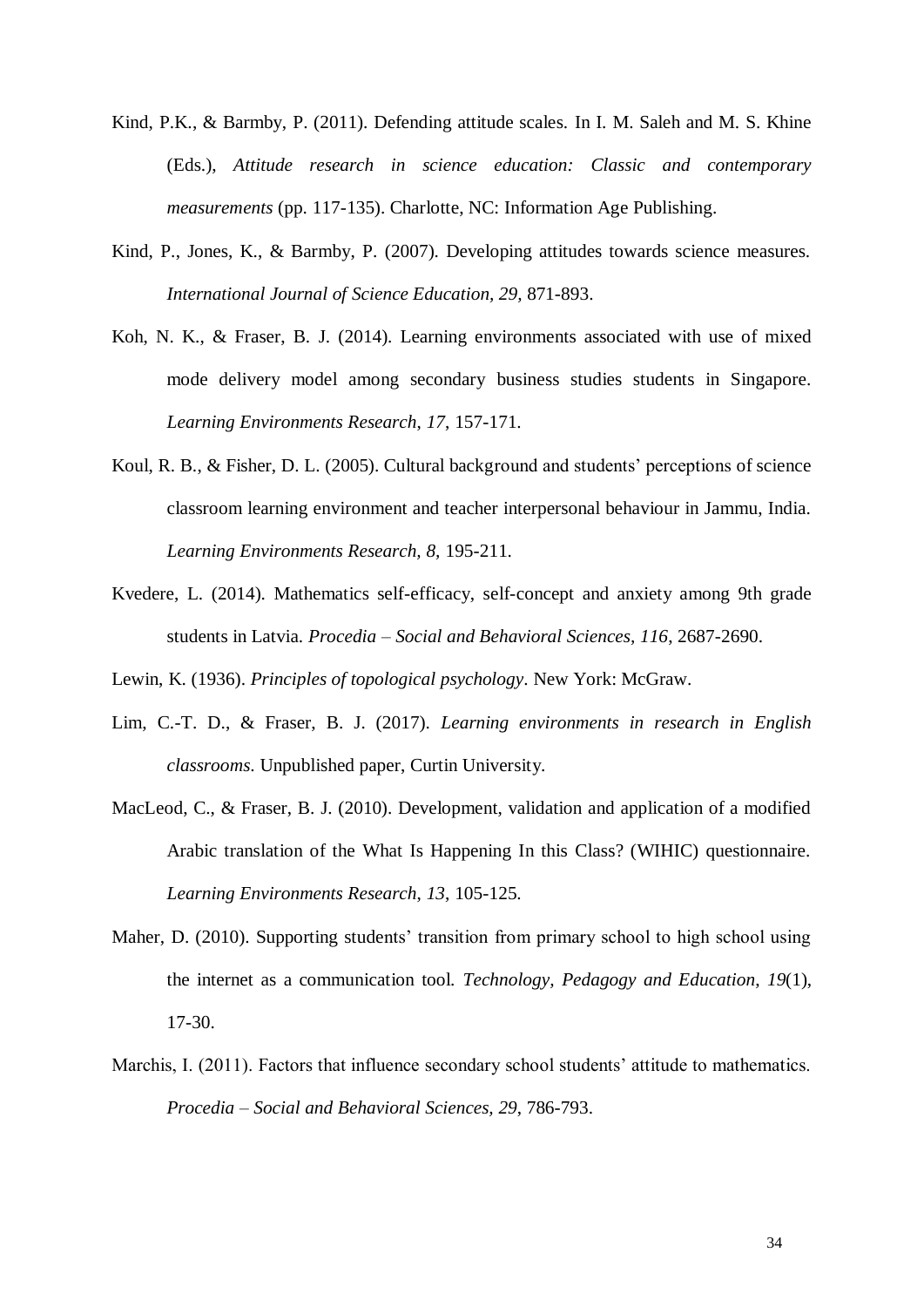- Martin-Dunlop, C., & Fraser, B. J. (2008). Learning environment and attitudes associated with an innovative science course designed for prospective elementary teachers. *International Journal of Science and Mathematics Education, 6*(1), 163-190.
- McRobbie, C. J., & Fraser, B. J. (1993). Associations between student outcomes and psychosocial science environment. *The Journal of Educational Research*, *87*(2), 78- 85.
- Midgley, C., Eccles, J. S., & Feldlaufer, H. (1991). Classroom environment and the transition to junior high school. In B. J. Fraser and H. J. Walberg (Eds.), *Educational environments: Evaluation, antecedents and consequences* (pp. 113-139). London: Pergamon Press.
- Midgley, C., Feldlaufer, H., & Eccles, J. S. (1989). Student/teacher relations and attitudes toward mathematics before and after the transition to junior high school. *Child Development*, *60*(4), 981-992.
- Moos, R. H. (1974). *The social climate scales: An overview.* Palo Alto, CA: Consulting Psychologists Press.
- Moos, R. H., & Trickett, E. J. (1974). *Classroom Environment Scale manual*. Palo Alto, CA: Consulting Psychologists Press.
- Munby, H. (1997). Issues of validity in science attitude measurement. *Journal of Research in Science Teaching, 34,* 337-341.

Murray, H. A. (1938). *Explorations in personality*. New York: Oxford University Press.

- Noyes, A. (2006). School transfer and the diffraction of learning trajectories. *Research Papers in Education*, *21*(1), 43-62.
- Ogbuehi, P. I., & Fraser, B. J. (2007). Learning environment, attitudes and conceptual development associated with innovative strategies in middle-school mathematics. *Learning Environments Research, 10,* 101-114.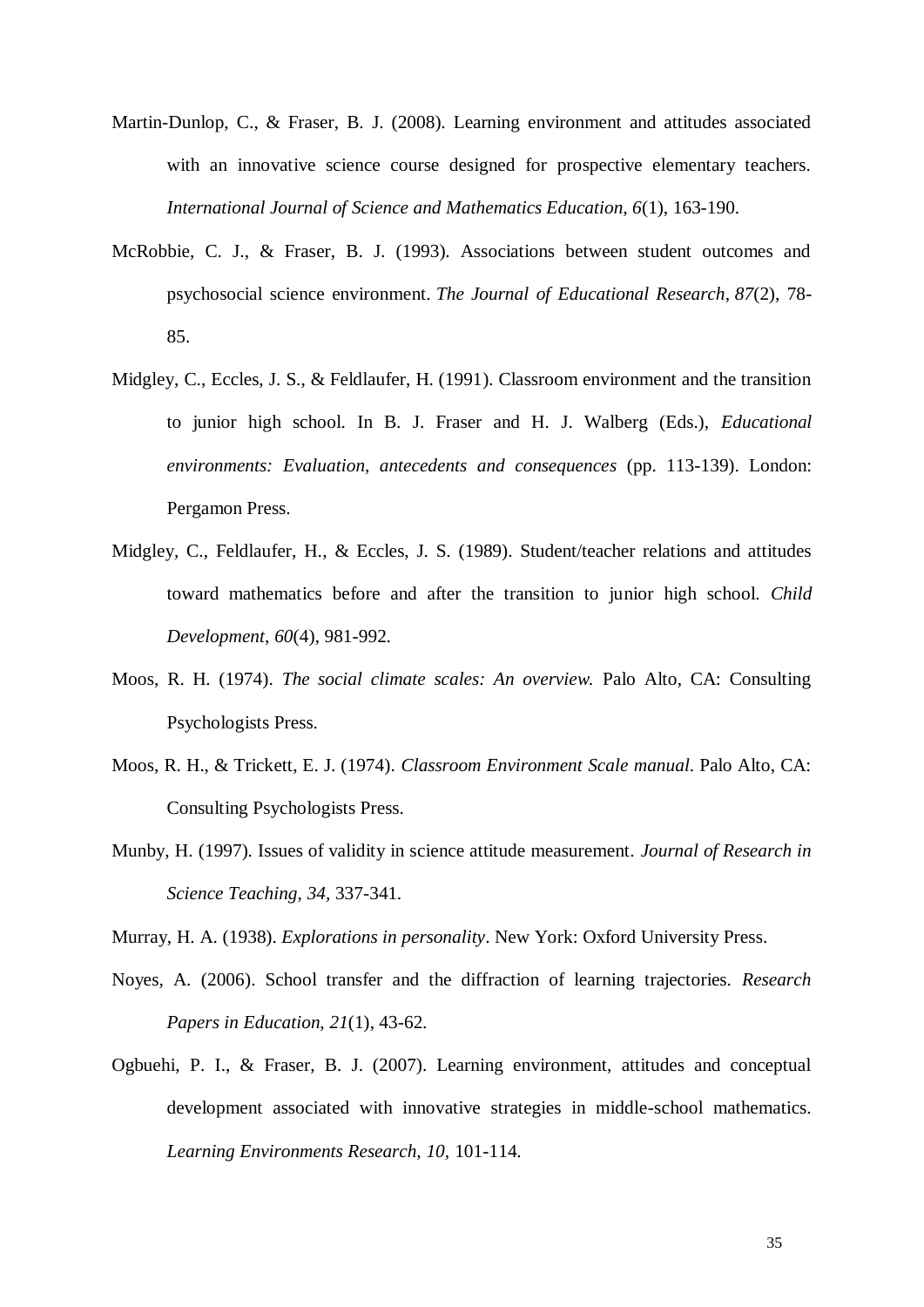- Olmez, I. B., & Ozel, S. (2012). Mathematics anxiety among sixth and seventh grade Turkish elementary school students. *Procedia - Social and Behavioral Sciences, 46*, 4933- 4937.
- Osborne, J., Simons, S., & Collins, S. (2003). Attitudes towards science: A review of the literature and its implication. *International Journal of Science Education, 25,* 1049- 1079.
- Peiro, M. M., & Fraser, B. J. (2009). Assessment and investigation of science learning environments in the early childhood grades. In M. Ortiz & C. Rubio (Eds.), *Educational evaluation: 21st century issues and challenges* (pp. 349-365). New York: Nova Science Publishers.
- Perso, T. (2005). Teaching mathematics in the middle years: Is middle school necessary? *Australian Mathematics Teacher*, *61*(1), 25-31.
- Plake, B. S., & Parker, C. S. (1982). The development and validation of a revised version of the Mathematics Anxiety Rating Scale. *Educational and Psychological Measurement, 42*, 551-557.
- Primi, C., Busdraghi, C., Tomasetto, C., Morsanyi, K., & Chiesi, F. (2014). Measuring math anxiety in Italian college and high school students: Validity, reliability and gender invariance of the Abbreviated Math Anxiety Scale (AMAS). *Learning and Individual Differences, 34*, 51-56.
- Ramirez, G., Gunderson, E. A., Levine, S. C., & Beilock, S. L. (2013). Math anxiety, working memory, and math achievement in early elementary school. *Journal of Cognition and Development, 14*(2), 187-202.
- Rice, J. K. (1997). The disruptive transition from middle to high school: Opportunities for linking policy and practice. *Journal of Education Policy*, *12*(5), 403-417.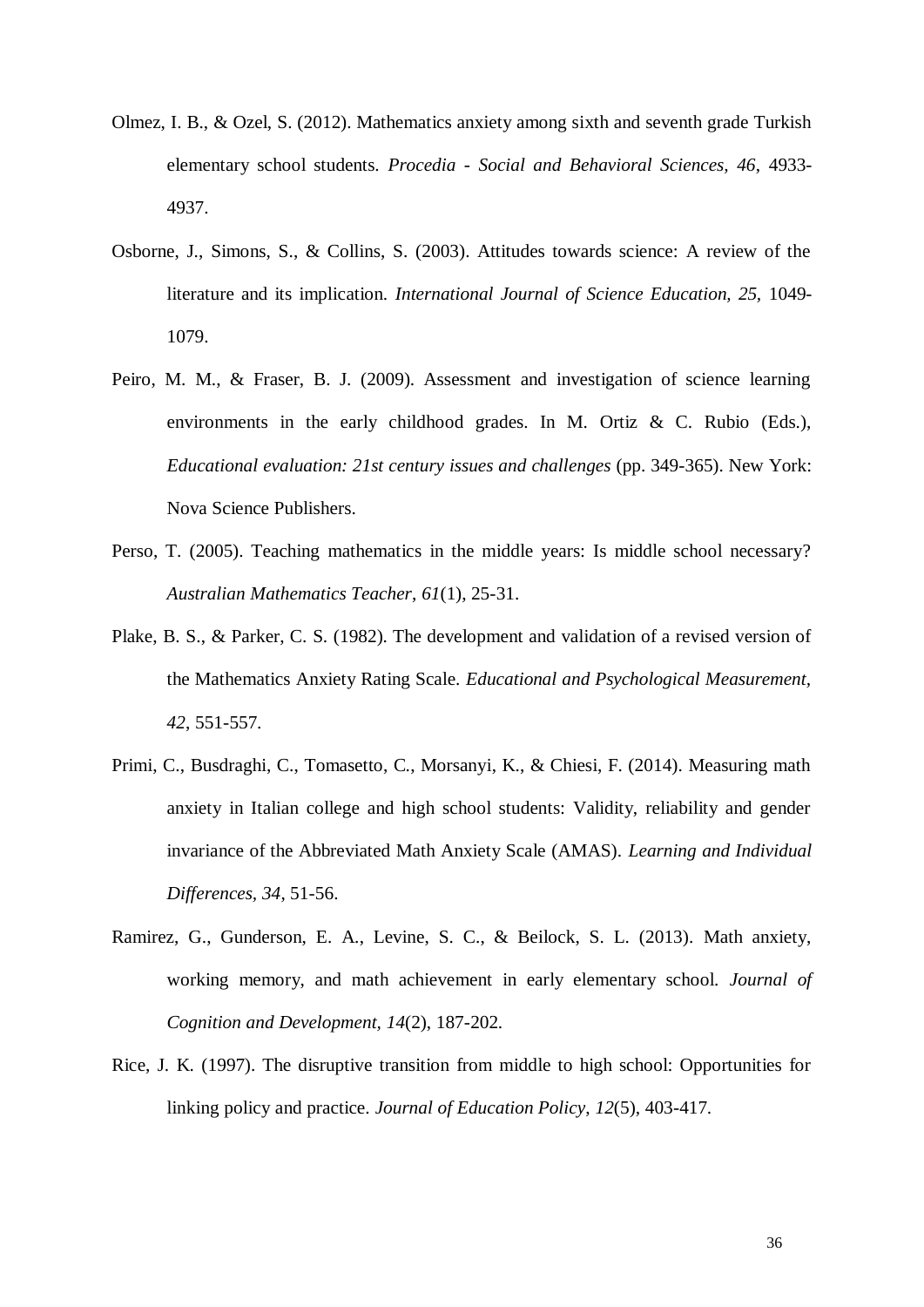- Rice, J. K. (2001). Explaining the negative impact of the transition from middle to high school on student performance in mathematics and science. *Educational Administration Quarterly*, *37*(3), 372-400.
- Richardson, F. C., & Suinn, R. M. (1972). The Mathematics Anxiety Rating Scale: Psychometric data. *Journal of Counseling Psychology*, *19*(6), 551-554.
- Sarkar, A., Dowker, D., & Kadosh, R. C. (2014). Cognitive enhancement or cognitive cost: Trait-specific outcomes of brain stimulation in the case of mathematics anxiety. *The Journal of Neuroscience, 34*(50), 16605-16610.
- Scarpello, G. (2007). Helping students get past math anxiety. *Techniques: Connecting Education & Careers*, *82*(6), 34-35.
- Schacht, S., & Stewart, B. J. (1990). What's funny about statistics? A technique for reducing anxiety. *Teaching Sociology, 18*(1), 52-56.
- Sengul, S., & Dereli, M. (2010). Does instruction of 'Integers' subject with cartoons affect students' mathematics anxiety? *Procedia – Social and Behavioral Sciences, 2*, 2176- 2180.
- Singh, M., & McNeil, J. T. (2014). Do learning environments differ across subjects and nations: Case studies in Hawaii and Singapore using the WIHIC questionnaire. *Learning Environments Research*, *17*(2), 173–189.
- Spinner, H., & Fraser, B. J. (2005). Evaluation of an innovative mathematics program in terms of classroom environment, student attitudes, and conceptual development. *International Journal of Science and Mathematics Education, 3*, 267-293.
- Stern, G. G., Stein, M. I., & Bloom, B. S. (1956). *Methods in personality assessment.* Glencoe, IL: Free Press.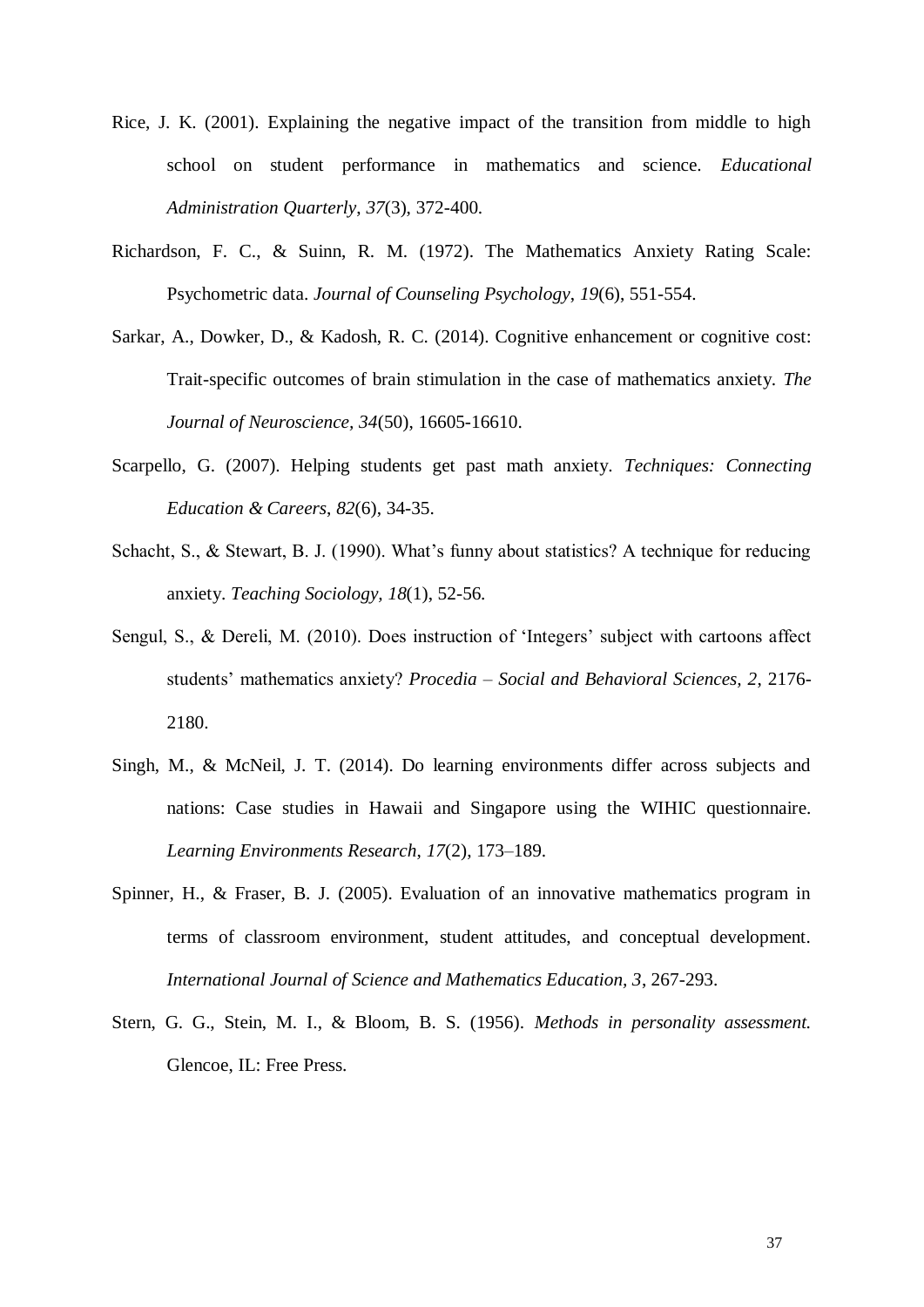- Supekar, K., Iuculano, T., Chen, L., & Menon, V. (2015). Remediation of childhood math anxiety and associated neural circuits through cognitive tutoring. *The Journal of Neuroscience, 35*(36), 12574-12583.
- Taylor, P. C., Fraser, B. J., & Fisher, D. L. (1997). Monitoring constructivist classroom learning environments. *International Journal of Educational Research, 27*, 293-302.
- Thompson, B. (1998). Review of 'what if there were no significance tests?' *Educational and Psychological Measurement, 58,* 334-346.
- Tobin, K., & Fraser, B. (1998). Qualitative and quantitative landscapes of classroom learning environments. In B. J. Fraser & K. G. Tobin (Eds.), *The international handbook of science education* (pp. 623-640). Dordrecht, The Netherlands: Kluwer Academic Publishers.
- Tytler, R., & Osborne, J. (2012). Student attitudes and aspirations towards science. In B. J. Fraser, K. G. Tobin and C. J. McRobbie (Eds.), *Second international handbook of science education* (pp. 597-625). New York: Springer.

Urdan, T. C. (2010*). Statistics in plain English* (3rd ed.). New York: Routledge.

- Verkijika, S. F., & De Wet, L. (2015). Using a brain-computer interface (BCI) in reducing math anxiety: Evidence from South Africa. *Computers & Education, 81*, 113-122.
- Wang, Z., Hart, S. A., Kovas, Y., Lukowski, S., Soden, B., Thompson, L. A., & Petrill, S. A. (2014). Who is afraid of math? Two sources of genetic variance for mathematical anxiety. *The Journal of Child Psychology and Psychiatry*, *55*(9), 1056-1064. doi: 10.1111/jcpp.12224.
- Wahyudi, & Treagust, D. F. (2004). The status of science classroom learning environments in Indonesian lower secondary schools. *Learning Environments Research, 7,* 43-63.
- Walberg, H. J., & Anderson, G.J. (1968). Classroom climate and individual learning. *Journal of Educational Psychology, 59*, 414-419.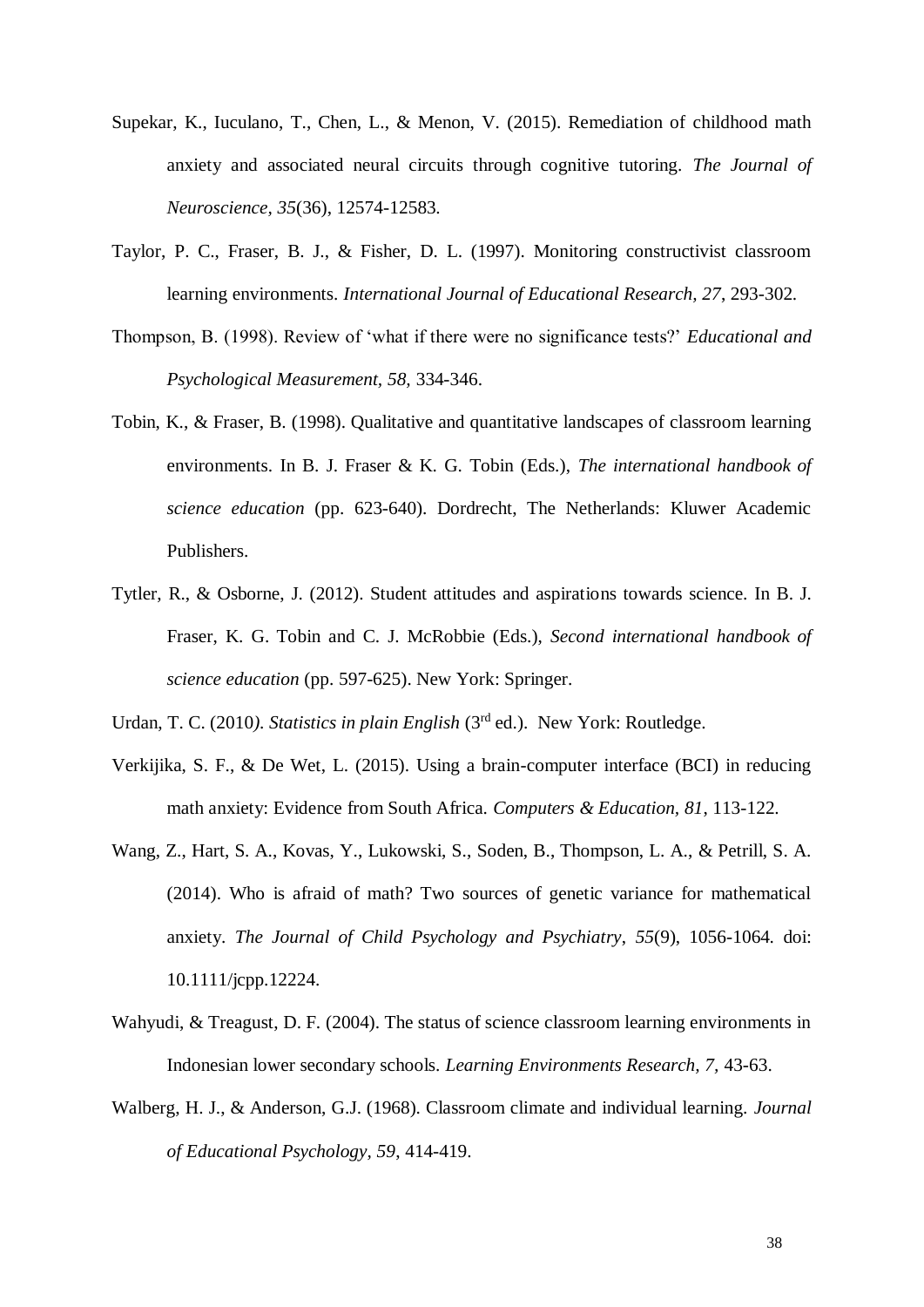- Waldrip, B. G., Fisher, D. L., & Dorman, J. (2009). Identifying exemplary science teachers through students' perceptions of their learning environment. *Learning Environments Research, 12,* 1-13.
- Wolf, S. J., & Fraser, B. J. (2008). Learning environment, attitudes and achievement among middle-school science students using inquiry-based laboratory activities. *Research in Science Education, 38*, 321-341.
- Wong, A. F. L., & Fraser, B. J. (1996). Environment-attitude associations in the chemistry laboratory classroom. *Research in Science and Technological Education, 14*, 91-102.
- Wubbels, Th., & Brekelmans, M. (2012). Teacher–students relationships in the classroom. In B. J., Fraser, K. G. Tobin, and C. J. McRobbie (Eds.), *Second international handbook of science education* (pp. 1241-1255). New York: Springer.
- Wubbels, Th., & Levy, J. (1991). A comparison of inter-personal behavior of Dutch and American teachers. *International Journal of Intercultural Relationships, 15*, 1-18.
- Yang, X. (2015). Rural junior secondary school students' perceptions of classroom learning environments and their attitude and achievement in mathematics in West China. *Learning Environments Research*, *18*(2), 249–266.
- Yaratan, H., & Kasapoglu, L. (2012). Eighth grade students' attitude, anxiety, and achievement pertaining to mathematics lessons. *Procedia – Social and Behavioral Sciences, 46*, 162-171.
- Yarrow, A., Millwater, J., & Fraser, B.J. (1997). Improving university and primary school classroom environments through preservice teachers' action research. *International Journal of Practical Experiences in Professional Education, 1,* 68-93.
- Young, C. B., Wu, S. S., & Menon, V. (2012). The neurodevelopmental basis of math anxiety. *Psychological Science, 23*(5), 492-501.